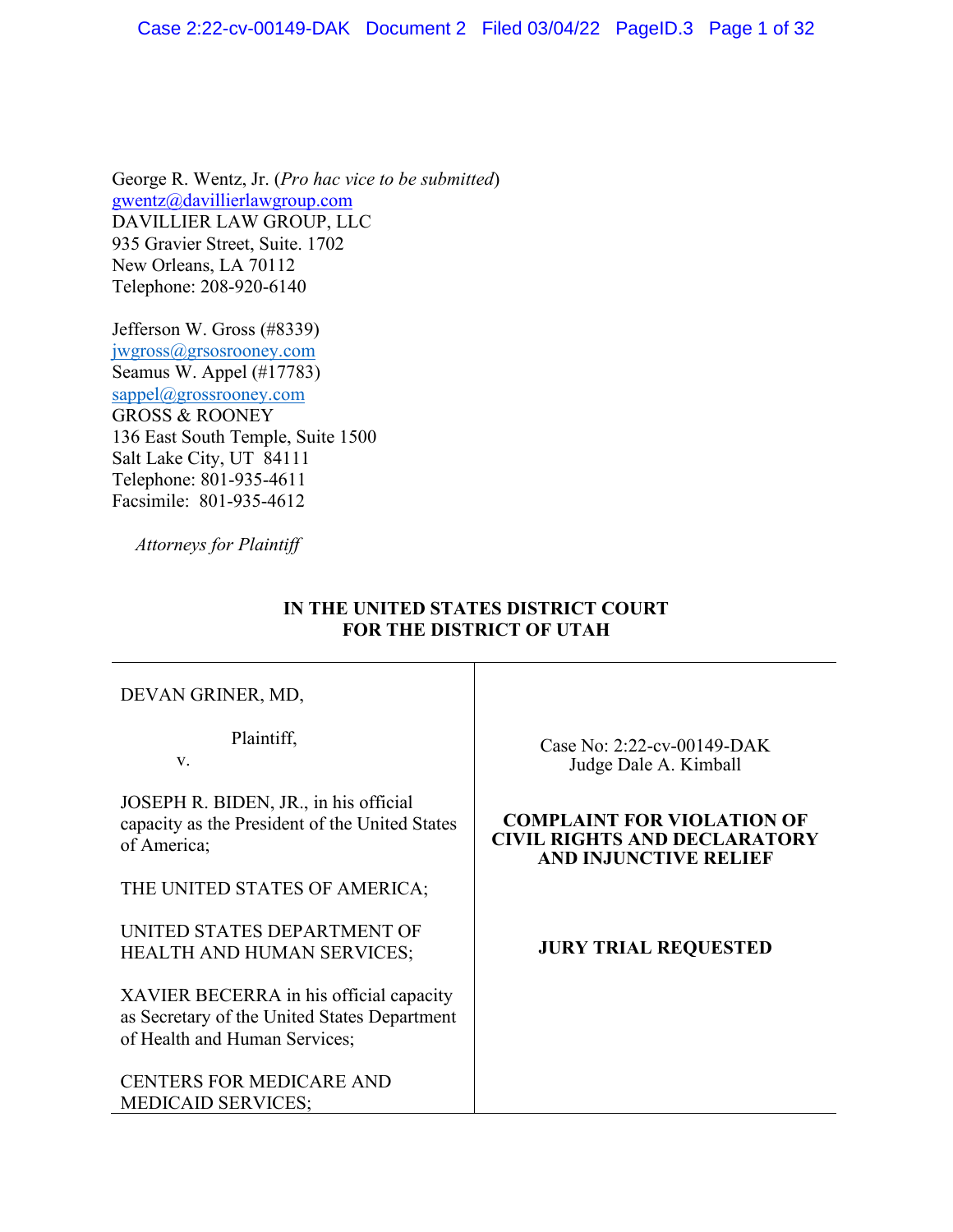CHIQUITA BROOKS-LASURE in her official capacity as Administrator for the Centers for Medicare and Medicaid Services;

MEENA SESHAMANI in her official capacity as Deputy Administrator and Director of Center for Medicare; and

DANIEL TSAI in his official capacity as Deputy Administrator and Director of Center for Medicaid and CHIP Services;

Defendants.

Plaintiff Devan Griner, MD, ("Dr. Griner"), by and through counsel, complains against the above-named defendants as follows:

## **I. INTRODUCTION**

1. Plaintiff, Devan Griner, MD ("Dr. Griner"), brings this action to challenge the Centers for Medicare and Medicaid Services' ("CMS") Interim Final Rule with Comment Period (the "CMS Mandate") entitled "Medicare and Medicaid Programs; Omnibus COVID-19 Health Care Staff Vaccination." 86 Fed. Reg. 61,555 (Nov. 5, 2021).

2. The CMS Mandate requires that nearly every employee of any healthcare facility receiving Medicaid or Medicaid funding receive one of the three injections authorized for emergency use by the Food and Drug Administration as COVID-19 vaccines (the "Injections").

3. Dr. Griner is a highly skilled and well-known plastic surgeon licensed to practice in the State of Utah. Dr. Griner's passion is healing children who suffer from cleft palates and other congenital defects. Over the course of his career, Dr. Griner has performed corrective surgery on hundreds of such children in Utah and beyond, transforming their lives.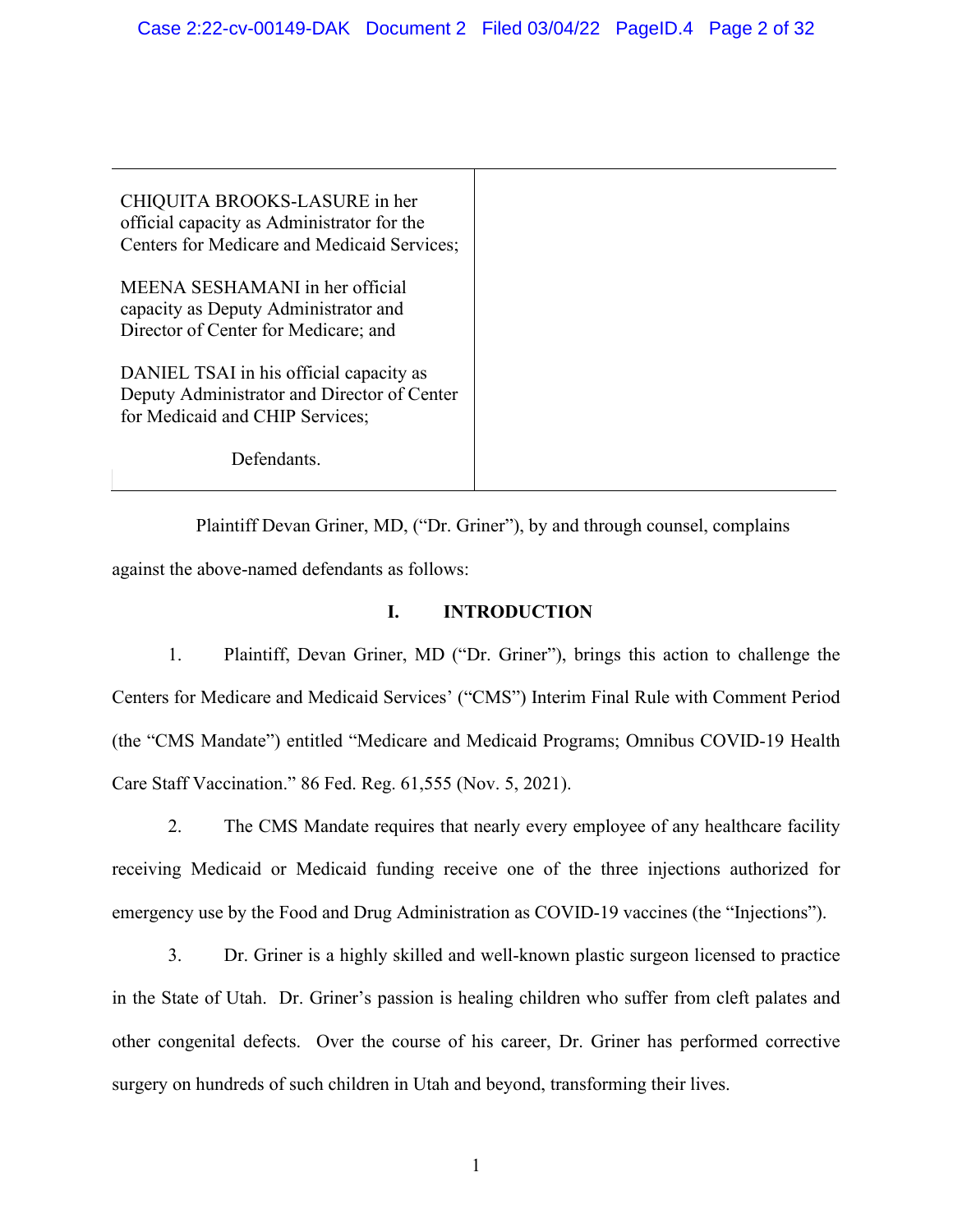4. The CMS Mandate prevents Dr. Griner from continuing to heal children in this manner unless he takes one of the Injections, which Dr. Griner refuses to do.

- 5. However, the CMS Mandate must be struck down because:
	- i. The overwhelming evidence shows that the Injections do not prevent transmission, infection, or reinfection in those who receive them.
	- ii. The CDC Director has admitted that the Injections do not prevent infection or transmission of SARS-CoV-2, the virus that has been identified by various public health agencies as causing the disease known as COVID-19. "[W]hat [the vaccines] can't do anymore is prevent transmission."[1](#page-2-0)
	- iii. The CDC has acknowledged that the "vaccinated" and "unvaccinated" are equally likely to spread the virus.<sup>[2](#page-2-1)</sup>
	- iv. The Injections do not confer immunity but are claimed to reduce the severity of symptoms experienced by those infected by SARS-CoV-2. They are, therefore, treatments and not vaccines as that term has always been defined in the law.

<https://www.cnn.com/2021/08/05/health/us-coronavirus-thursday/index.html> (last visited March 1, 2022), *see also* The New England Journal of Medicine, *Resurgence of SARS-CoV-2 Infection in a Highly Vaccinated Health System Workforce,* N ENGL J MED 2021; 385:1330-1332 (September 30, 2021) [https://www.nejm.org/doi/full/10.1056/NEJMc2112981\(](https://www.nejm.org/doi/full/10.1056/NEJMc2112981)last visited March 1, 2022).

<span id="page-2-0"></span><sup>&</sup>lt;sup>1</sup> Madeline Holcomb, *Fully Vaccinated People Who Get a CoVID-19 Breakthrough Infection Transmit the Virus, CDC Chief Says,* CNN HEALTH (August 6, 2021)

<span id="page-2-1"></span><sup>2</sup> Brown CM, Vostok J, Johnson H, et al. *Outbreak of SARS-CoV-2 Infections, Including COVID-19 Vaccine Breakthrough Infections, Associated with Large Public Gatherings — Barnstable County, Massachusetts, July 2021*. MMWR MORB MORTAL WKLY REP 2021;70:1059-1062. [https://www.cdc.gov/mmwr/volumes/70/wr/mm7031e2.htm?s\\_cid=mm7031e2\\_w](https://www.cdc.gov/mmwr/volumes/70/wr/mm7031e2.htm?s_cid=mm7031e2_w) (last visited March 1, 2022).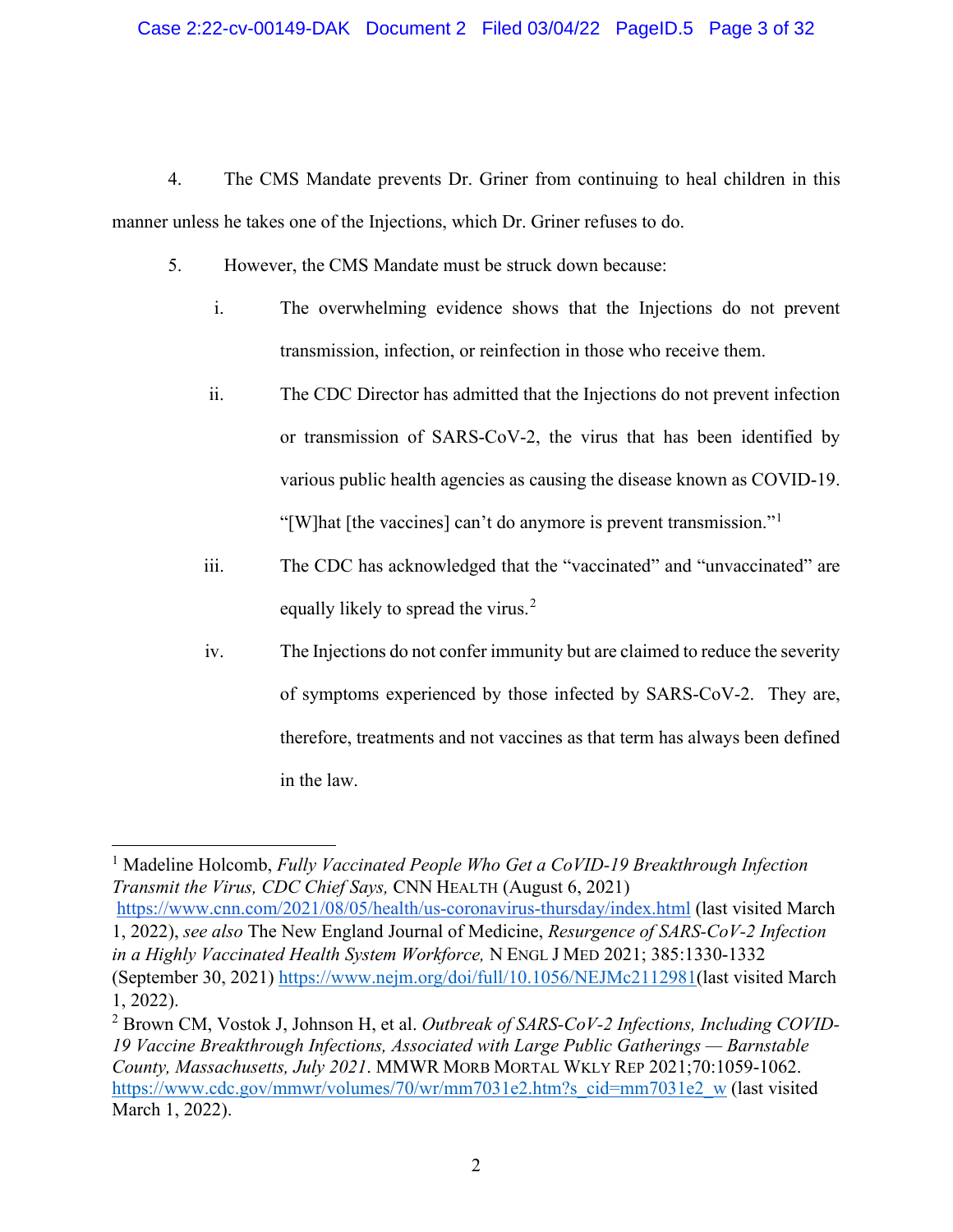- v. In fact, the CDC has actually changed its definitions of "vaccine" and "vaccination" so that the Injections would fit within the new definition. Until recently, the Centers for Disease Control defined a "Vaccine" as: "A product that stimulates a person's immune system to produce immunity to a specific disease, protecting the person from that disease."[3](#page-3-0)
- vi. The CDC also previously defined "Vaccination" as: "The act of introducing a vaccine into the body to produce immunity to a specific disease."[4](#page-3-1)
- vii. Both prior definitions fit the common understanding of those terms. To be *vaccinated* meant that the recipient should have lasting, robust immunity to the disease targeted by the *vaccine*.
- viii. But on September 1, 2021, the CDC quietly rewrote these definitions. It changed the definition of a "Vaccine" to: "A product that stimulates a person's immune system to produce immunity to a specific disease, protecting the person from that disease *preparation that is used to stimulate the body's immune response against diseases*."[5](#page-3-2) It changed the definition of "Vaccination" to: "The act of introducing a vaccine into the body to produce immunity to *protection from* a specific disease."[6](#page-3-3)
	- ix. Thus, the CDC has eliminated the word "immunity" from its definitions of

<span id="page-3-0"></span><sup>3</sup> *Immunization: The Basics* (archived version), CENTERS FOR DISEASE CONTROL AND PREVENTION [https://web.archive.org/web/20210826113846/https://www.cdc.gov/vaccines/vac-](https://web.archive.org/web/20210826113846/https:/www.cdc.gov/vaccines/vac-gen/imz-basics.htm) $\frac{\text{gen}/\text{imz-basics.htm}}{4}$  (last visited March 1, 2022).

<span id="page-3-3"></span><span id="page-3-2"></span><span id="page-3-1"></span><sup>&</sup>lt;sup>5</sup> *Immunization: The Basics*, CENTERS FOR DISEASE CONTROL AND PREVENTION <https://www.cdc.gov/vaccines/vac-gen/imz-basics.htm> (last visited March 1, 2022).  $6\bar{Id}$ .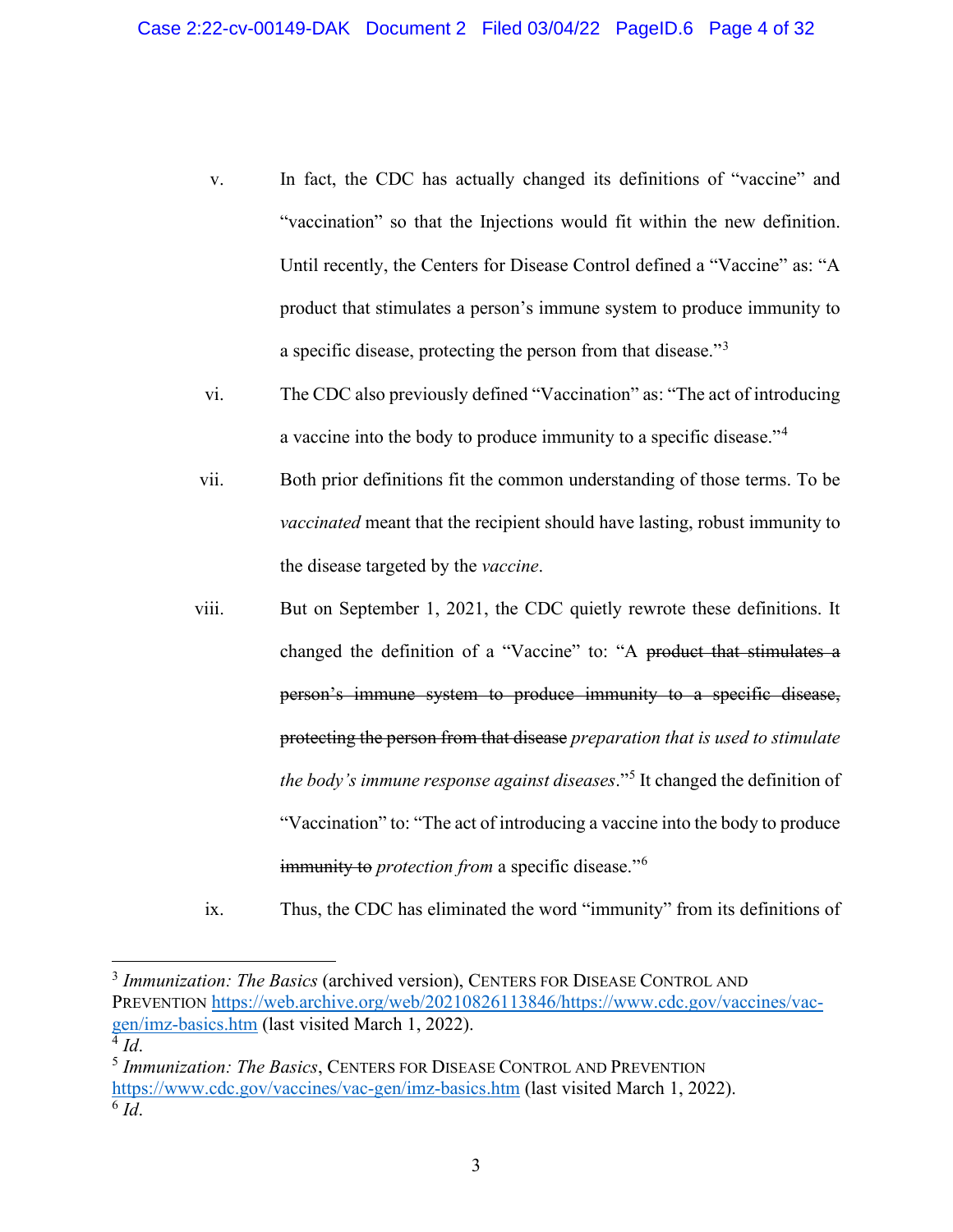"Vaccine" and "Vaccination." Upon information and belief, the CDC did so because it recognizes that the Injections do not produce immunity to the disease known as COVID-19.

x. This is a critical factual and legal distinction. The Supreme Court has long held that the right to refuse medical treatment is a fundamental human right. Since the Injections do not stop the transmission of SARS-CoV-2 as a matter of fact, they are not "vaccines" as a matter of law. Instead, they are a therapeutic or medical treatment which Dr. Griner has the fundamental human right to refuse.

6. Additionally, the CMS Mandate is an *ultra vires* act which CMS does not have the legal authority to issue.

# **II. PARTIES**

7. Plaintiff, Dr. Griner, is a natural person living in the State of Utah.

8. Defendants are United States governmental officials and agencies responsible for adopting and implementing the CMS Mandate.

9. Defendant Joseph R. Biden, Jr., is the President of the United States of America. He is sued in his official capacity.

10. Defendant United States Department of Health and Human Services ("HHS") is an independent federal agency.

11. Defendant Xavier Becerra is the Secretary of HHS. He is sued in his official capacity.

12. Defendant CMS is part of HHS.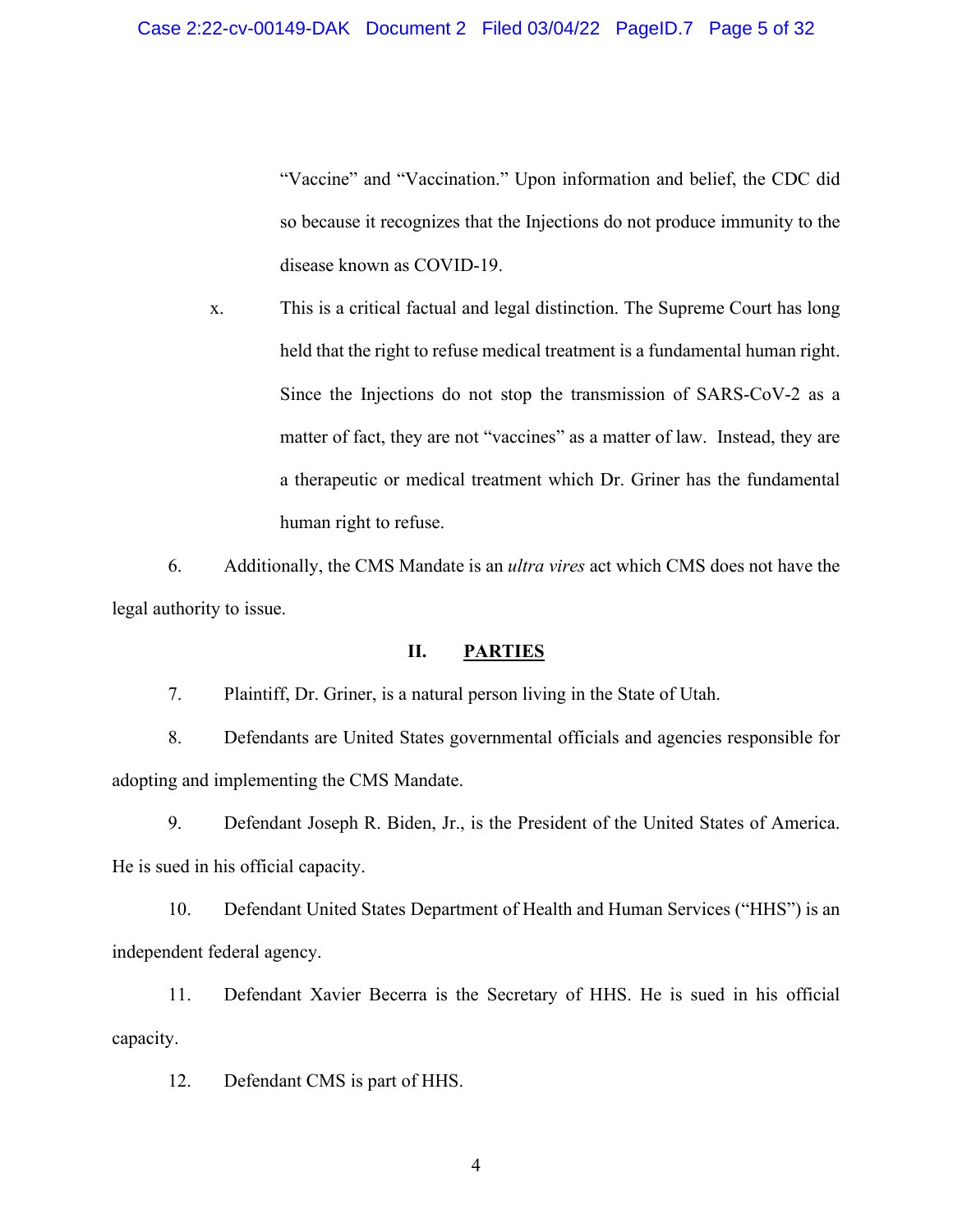13. Defendant Chiquita Brooks-LaSure is the Administrator for the Centers for Medicare and Medicaid Services. She is sued in her official capacity.

14. Defendant Meena Seshamani is the Deputy Administrator and Director of the Center for Medicare. She is sued in her official capacity.

15. Defendant Daniel Tsai is the Deputy Administrator and Director of the Center for Medicaid and CHIP Services. He is sued in his official capacity.

16. This lawsuit seeks injunctive relief against Defendants in their official capacities, as well as a declaration that the CMS Mandate is illegal and unenforceable.

# **III. JURISDICTION AND VENUE**

17. This Court has jurisdiction pursuant to 5 U.S.C. §§ 702–703 and 28 U.S.C. §§ 1331, 1361, and 2201.

18. This Court is authorized to award the requested declaratory and injunctive relief under 5 U.S.C. §§ 702 and 706, 28 U.S.C. §§ 1361 and 2201–2202, and its inherent equitable powers.

19. Venue is proper in this district pursuant to 28 U.S.C. §§ 1391(b)(2) and 1391(e). Defendants are United States agencies or officers sued in their official capacities.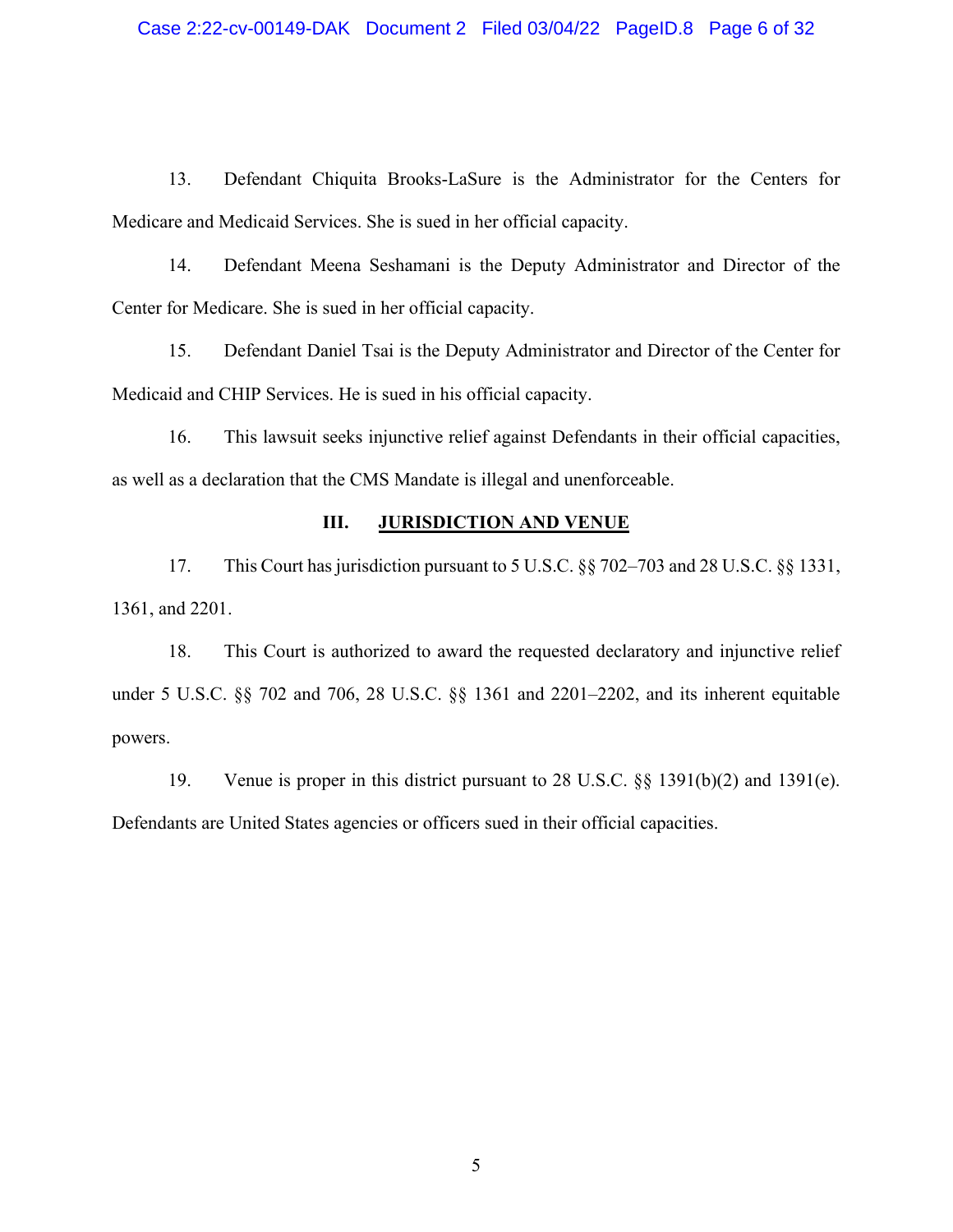# **IV. GENERAL ALLEGATIONS**

## **A. Emergency Declarations Regarding COVID**

20. On January 30, 2020, the World Health Organization ("WHO") declared a "public health emergency of international concern over the global outbreak" of a novel coronavirus. Among other recommendations, the WHO called for accelerated development of "vaccines, therapeutics and diagnostics."

21. On January 31, 2020, President Trump first issued a public health state of emergency in the United States under the Public Health Service Act due to the "novel coronavirus." This declaration of emergency has been renewed and remains in force.

22. Also on January 31, 2020, Secretary of Health and Human Services Alex M. Azar II, issued a Declaration of a Public Health Emergency effective as of January 27, 2020, stating, "Today President Trump took decisive action to minimize the risk of *novel coronavirus* in the United States."[7](#page-6-0) (emphasis added) This declaration has been renewed thereafter and remains in force.

23. President Trump issued a subsequent declaration of emergency under the Stafford Act and National Emergencies Act on March 13, 2020, due to SARS-CoV-2. This declaration has been renewed and remains in force.

24. A third declaration of emergency was issued by President Trump on March 18, 2020, under the Defense Production Act due to SARS-CoV-2. This declaration has been renewed and remains in force.

<span id="page-6-0"></span><sup>7</sup> *Id*.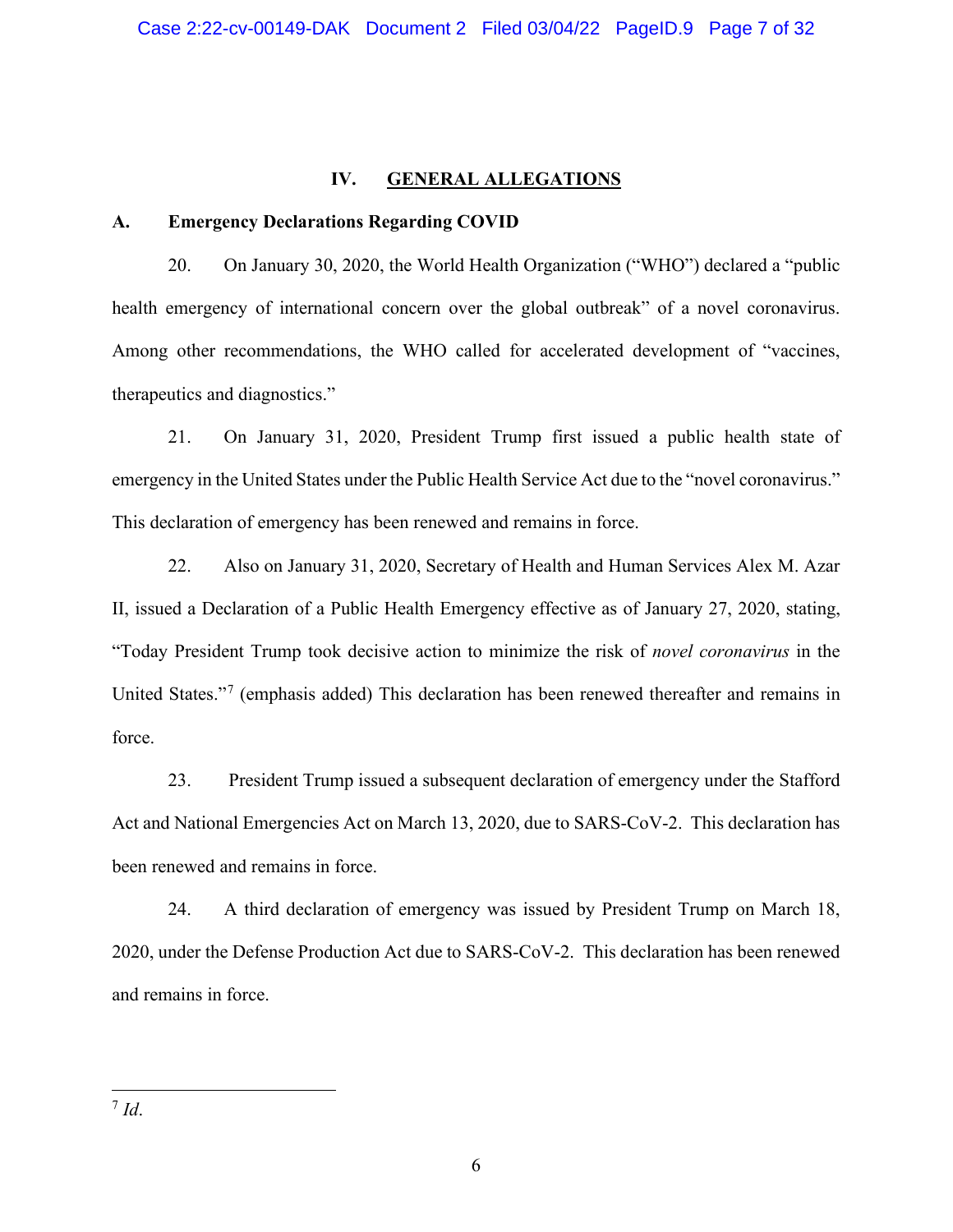# **B. Federal Mandates Based Upon the Proclaimed Emergency**

25. For the first six months of President Biden's Administration, none of his agencies sought to impose vaccine mandates on the American people. As recently as July 23, 2021, the White House announced that mandating vaccines is "not the role of the federal government."<sup>[8](#page-7-0)</sup>

26. On September 9, President Biden gave a speech announcing his six-point plan to "turn the tide on COVID-19."[9](#page-7-1) ("Biden Speech").

27. President Biden announced that the first plank of his plan is to "require more Americans to be vaccinated." Id. The purpose of this plan, as he said, is to "reduce the number of unvaccinated Americans." Id.

28. President Biden laid primary responsibility for the ongoing pandemic with unvaccinated Americans, saying that he is "frustrated with the nearly 80 million Americans who are still not vaccinated." Id. He stated that "[t]his is a pandemic of the unvaccinated," and that the "nearly 80 million Americans [who are] not vaccinated . . . can cause a lot of damage—and they are. . . . [O]ur patience is wearing thin. And your refusal has cost all of us. . . . For the vast majority of you who have gotten vaccinated, I understand your anger at those who haven't gotten vaccinated." Id.

29. President Biden announced several federal vaccine mandates: (1) a mandate from the Occupational Safety and Health Administration ("OSHA") for companies with more than 100

<span id="page-7-0"></span><sup>8</sup> Press Briefing by Press Secretary Jen Psaki (July 23, 2021), THE WHITE HOUSE, [https://www.whitehouse.gov/briefing-room/press-briefings/2021/07/23/press-briefing-by-press](https://www.whitehouse.gov/briefing-room/press-briefings/2021/07/23/press-briefing-by-press-secretary-jen-psaki-july-23-2021/)[secretary-jen-psaki-july-23-2021/](https://www.whitehouse.gov/briefing-room/press-briefings/2021/07/23/press-briefing-by-press-secretary-jen-psaki-july-23-2021/) (last visited March 1, 2022).

<span id="page-7-1"></span> $9$  President Joseph Biden, Remarks at the White House (Sept. 9, 2021), [https://www.whitehouse.gov/briefing-room/speeches-remarks/2021/09/09/remarks-by-president](https://www.whitehouse.gov/briefing-room/speeches-remarks/2021/09/09/remarks-by-president-biden-on-fighting-the-covid-19-pandemic-3/)[biden-on-fighting-the-covid-19-pandemic-3/](https://www.whitehouse.gov/briefing-room/speeches-remarks/2021/09/09/remarks-by-president-biden-on-fighting-the-covid-19-pandemic-3/) (last visited March 1, 2022)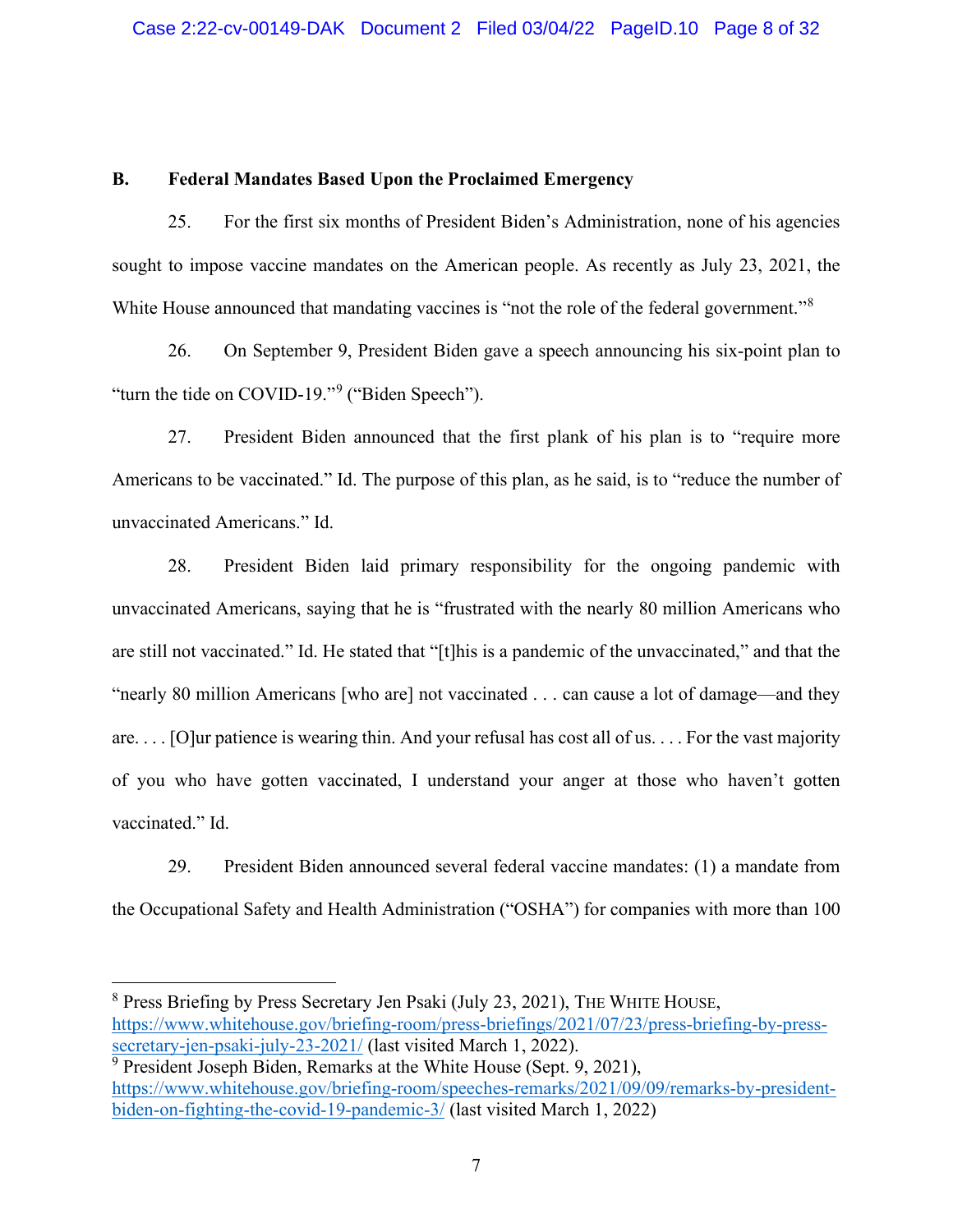employees, (2) a mandate for federal employees, (3) a mandate for employees of federal contractors and subcontractors, and (4) the CMS vaccine mandate challenged here. Id.

#### **C. The President Claims Broad Police Powers Due to the Emergency**

30. President Biden also asserted that he as President enjoyed a broad federal police power that he could and would use to override state and local governments adopting policies that differed from those promulgated by him. Id. He stated: "Let me be blunt. My plan also takes on elected officials and states that are undermining . . . these lifesaving actions." Id. Speaking of "governor[s]" who oppose the new federal mandates, he promised that "if these governors won't help us beat the pandemic, I'll use my power as President to get them out of the way." Id.

## **D. CMS Issues a Broad Mandate Covering Nearly All Health Care Workers**

31. On November 5, 2021, nearly two months after President Biden announced his federal vaccine mandates, CMS published the CMS Mandate challenged here. 86 Fed. Reg. 61,555. The CMS Mandate covers fifteen categories of Medicare- and Medicaid-certified providers and suppliers. By expanding its reach in this way, the CMA Mandate broadly covers a diverse set of healthcare providers. These include, among others, rural health clinics, hospitals, long-term-care facilities, and home health agencies. 86 Fed. Reg. at 61,569–70. Demonstrating the far reach of the mandate, CMS stated that "Medicare-participating hospitals . . . include nearly all hospitals in the U.S." Id. at 61,577.

32. The CMS Mandate is sweeping in its scope. It applies to practically every full-time employee, part-time worker, trainee, student, volunteer, or contractor working at the covered facilities, which includes almost every health care facility in the United States. The CMS Mandate requires vaccination for all "facility staff"—a term that includes employees, trainees, students,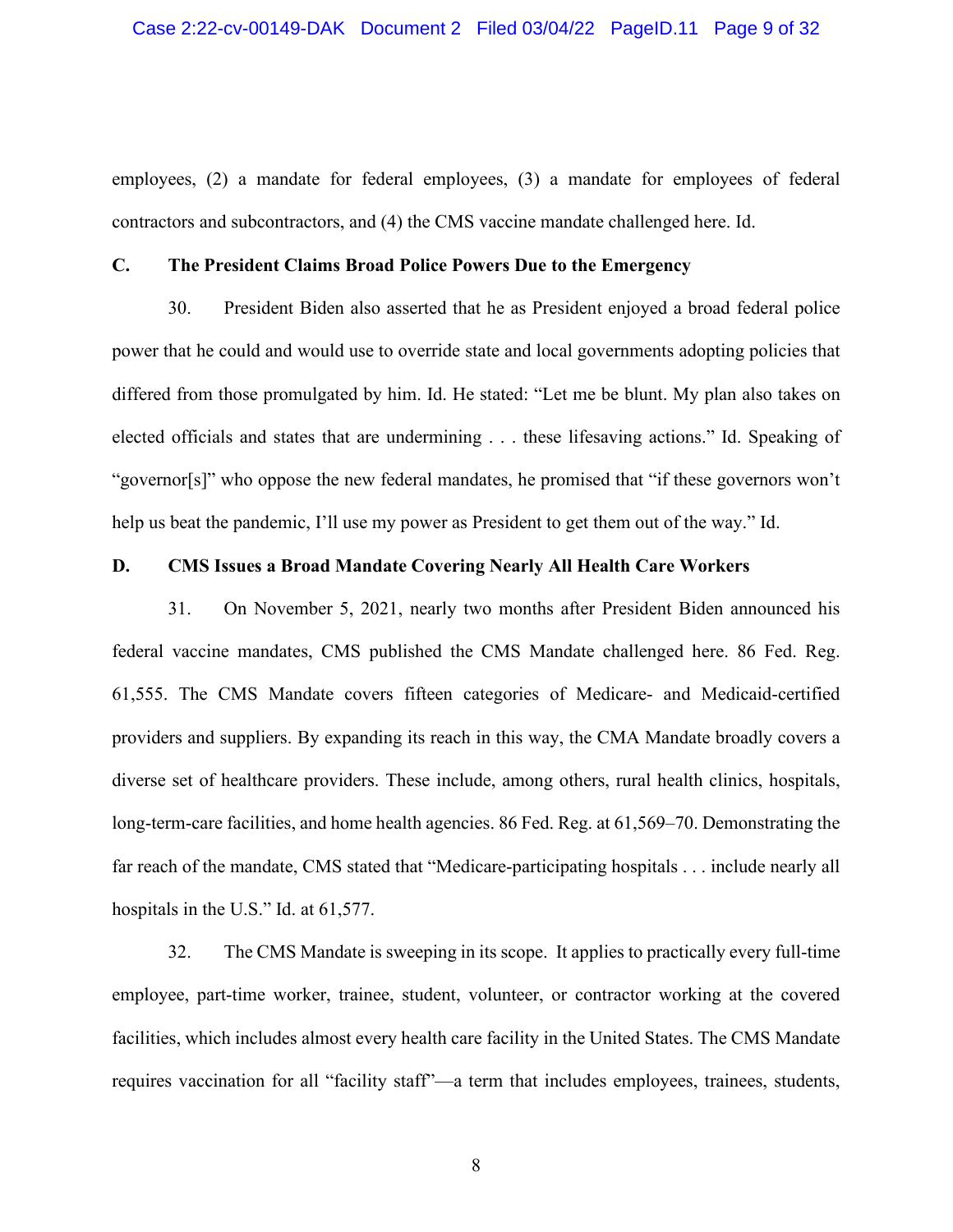volunteers, or contractors— "who provide any care, treatment, or other services for the facility," "regardless of . . . patient contact." Id. at 61,570. This includes "administrative staff" and "housekeeping and food services," to name a few. Id. CMS also imposed its mandate on "any individual that . . . has the potential to have contact with anyone at the site of care." Id. at 61,571. This includes "staff that primarily provide services remotely via telework" but "occasionally encounter fellow staff . . . who will themselves enter a health care facility." Id. at 61, 570. The CMS Mandate is so broad that it also covers a contracted "crew working on a construction project whose members use shared facilities (restrooms, cafeteria, break rooms) during their breaks[.]" Id. at 61,571.

33. Consistent with this broad scope, CMS allowed exemptions only to the extent necessary to "comply with applicable Federal anti-discrimination laws and civil rights protections" such as medical exemptions required by the Americans with Disabilities Act ("ADA") and religious exemptions required by Title VII of the Civil Rights Act of 1964. Id. at 61,568.

34. CMS acknowledged the CMS Mandate's sweeping scope, noting its "nearuniversal applicability" to health-care staff, and observing that under the rule "virtually all health care staff in the U.S. will be vaccinated for COVD–19 within a matter of months." 86 Fed. Reg. at 61,573. CMS estimated that approximately 10.3 million employees will fall under the mandate. Id. at 61,603.

35. CMS justified the CMS Mandate in part because it determined that the "most important inducement [for vaccination] will be the fear of job loss." Id. at 61,607.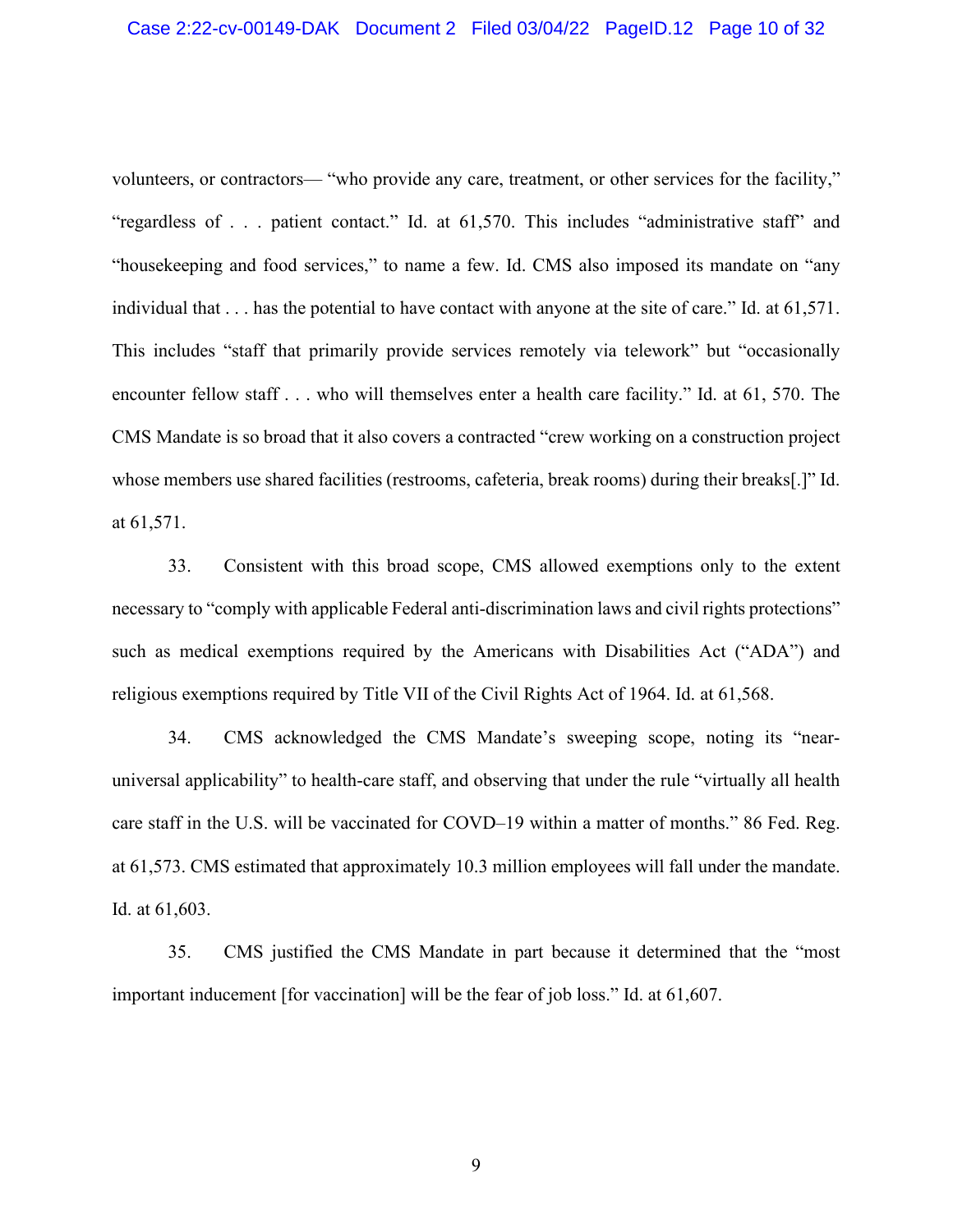36. CMS "expect[s]" its CMS Mandate "to remain relevant for some time beyond the end" of the formal public health emergency and anticipates retaining the CMS Mandate "as a permanent requirement for facilities." Id. at 61,574.

37. CMS "considered requiring daily or weekly testing of unvaccinated individuals" instead of mandating that all employees receive the Injection. 86 Fed. Reg. at 61,614. But it chose the CMS Mandate for one reason: because it believes that "vaccination is a more effective infection control measure." Id. Thus, the CMS Mandate rests squarely on the basis that the Injection prevents transmission, stating:

It is essential to reduce the transmission and spread of COVID-19 and vaccination is central to any multipronged approach for reducing health system burden, safeguarding health care workers and the people they serve, and ending the COVID-19 pandemic. Id. at 61,560.

38. At the same time, however, CMS recognized that it was unable to conduct a cost-

benefit analysis of the mandate, stating:

As explained in various places within this RIA and the preamble as a whole, there are major uncertainties as to the effects of current variants of SARS–CoV–2 on future infection rates, medical costs, and prevention of major illness or mortality. For example, the duration of vaccine effectiveness in preventing COVID–19, reducing disease severity, reducing the risk of death, and *the effectiveness of the vaccine to prevent disease transmission by those vaccinated are not currently known.* Id. at 61,615. (emphasis added)

39. CMS "considered whether it would be appropriate to limit COVID-19 vaccination requirements to staff who have not previously been infected by SARS-CoV-2." 86 Fed. Reg. at 61,614. Yet it decided against that option because it did not think that "infection-induced immunity, also called 'natural immunity'" is "equivalent to receiving the COVID-19 vaccine." Id. at 61,559. However, later in the CMS Mandate, CMS directly contradicts itself by equating natural immunity directly to vaccine induced immunity, stating: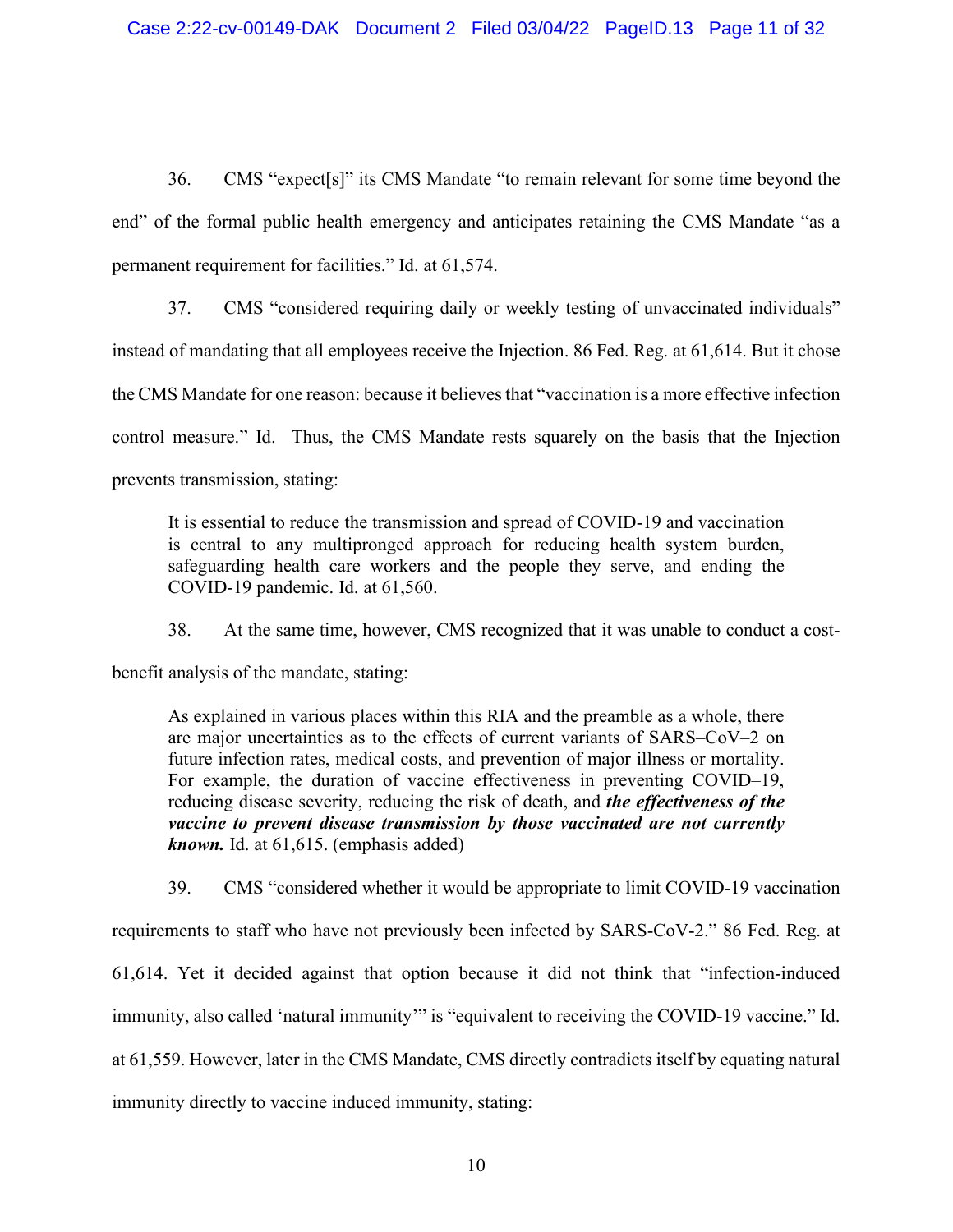Moreover, among the general population more than 600,000 persons a day are currently being vaccinated with the first or second shot and *about 100,000 a day have recovered from infection and are only in very rare cases still infectious.* These changes reduce the risk to both health care staff and patients substantially, likely by about 20 million persons a month who are no longer sources of future infections. Id. at 61,604. (emphasis added)

40. The CMS Mandate became immediately effective on November 5, 2021—the day it was published. Id. at 61,555. 96. Covered providers must implement the CMS vaccine mandate in two 30-day phases. Id. at 61,571. Phase 1 requires that staff receive the first dose of the vaccine or request a medical or religious exemption by December 5, 2021. Id. And Phase 2 mandates that non-exempt staff be fully vaccinated by January 4, 2022. Id.

### **E. Dr. Griner is Subject to the Mandate Despite Having Natural Immunity**

41. Dr. Griner is subject to the CMS Mandate because the hospitals in which he has the right to practice receive CMS funding. Thus, Dr. Griner must choose not just between his "job and the jab," as the Fifth Circuit has phrased it, he must also choose between pursuing his passion for healing children with congenital defects and taking the Injection. This despite the fact that the only justification for forcing Dr. Griner to take the injection is the assertion that doing so will prevent Dr. Griner from transmitting SARS-CoV-2 to his patients and other health care workers with whom he comes into contact, something the CDC readily admits the Injection simply does not do.

42. Moreover, Dr. Griner contracted COVID-19 on November 24, 2021 and recovered by December 1, 2021. He therefore has natural immunity to the Virus.

43. Those like Dr. Griner who recover from infection from SARS-CoV-2 (over 99% of those who are infected) enjoy robust and durable natural immunity. Natural immunity is superior to any immunity that may result from the Injections, which do not prevent re-infection or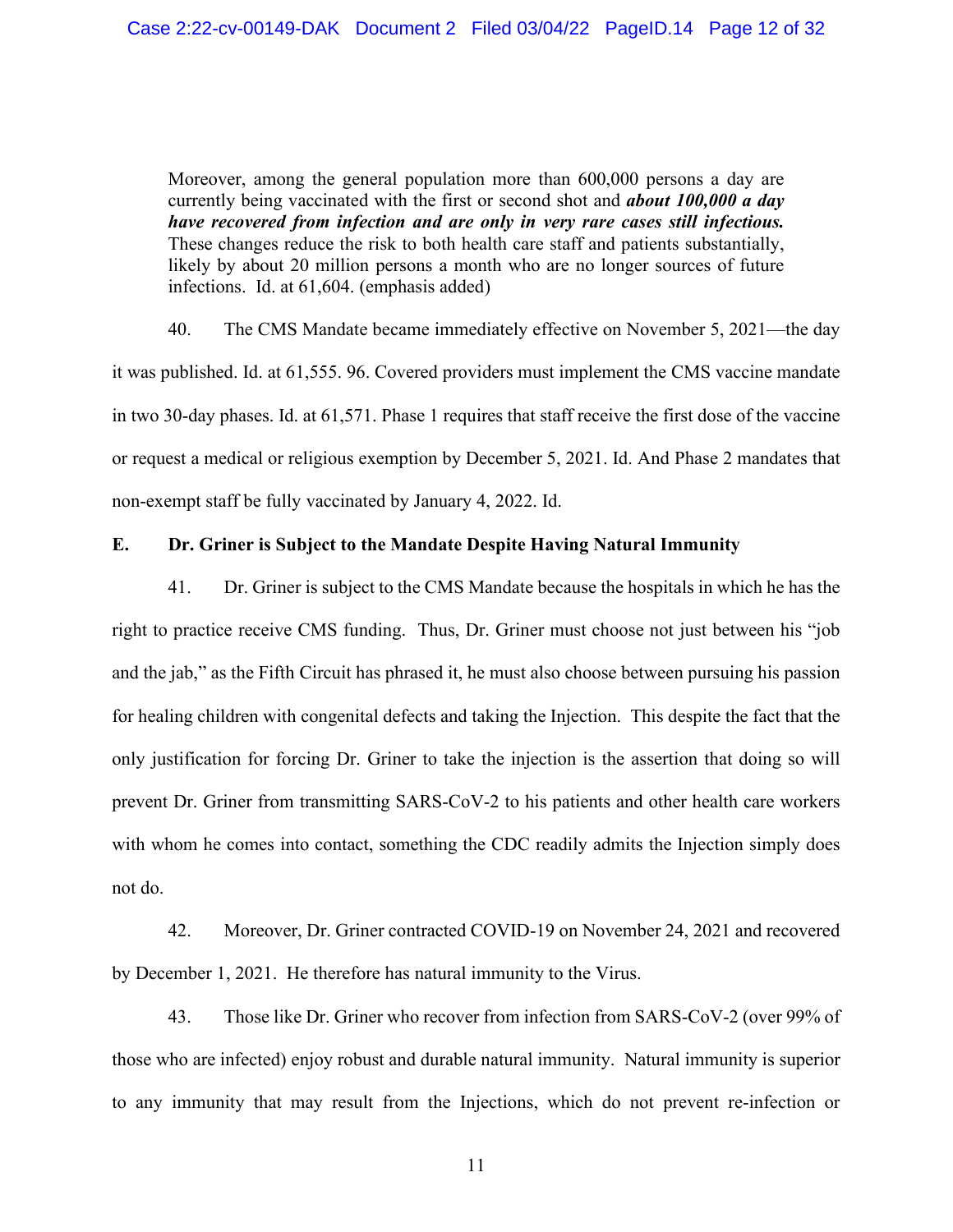transmission of the Virus, and do not prevent infection, re-infection, or transmission of the current strain.

### **F. The Injections are Treatments, Not Vaccines**

44. As the CDC has tacitly conceded by changing its own definitions of "Vaccine" and "Vaccination," the Injections are not vaccines in the traditional sense. In fact, the FDA classifies them as "CBER-Regulated Biologics" otherwise known as "therapeutics" which falls under the "Coronavirus Treatment Acceleration Program."[10](#page-12-0)

45. The Injections are misnamed as "vaccines" since they do not prevent infection, reinfection, or transmission of the disease—the key elements of a vaccine. On the other hand, the CDC has publicly stated that the Injections are effective in reducing the severity of the disease but not infection, re-infection, or transmission. Indeed, as noted above, the CDC has stricken the very word "immunity" from its definitions of "Vaccine" and "Vaccination." The injection is therefore a treatment, not a vaccine. However, this newly created CDC definition conflicts with the statutory criteria for a vaccine, which focuses solely upon immunity. In 1986, Congress passed 42 U.S.C. § 300aa-1, which established "a National Vaccine Program to achieve *optimal prevention of human infectious diseases through immunization* . . ." (emphasis added).

46. It is widely known and reported that the Injections do not create immunity that would prevent the transmission of the disease to others, as the following makes clear:

a. NIAID Director Dr. Anthony Fauci to NPR: "We know now as a fact that

<span id="page-12-0"></span><sup>10</sup> FDA, *Coronavirus (COVID-19) | CBER-Regulated Biologics*, [https://www.fda.gov/vaccines](https://www.fda.gov/vaccines-blood-biologics/industry-biologics/coronavirus-covid-19-cber-regulated-biologics)[blood-biologics/industry-biologics/coronavirus-covid-19-cber-regulated-biologics](https://www.fda.gov/vaccines-blood-biologics/industry-biologics/coronavirus-covid-19-cber-regulated-biologics) (last visited March 1, 2022); *See also,* FDA, *Coronavirus Treatment Acceleration Program (CTAP)*, [https://www.fda.gov/drugs/coronavirus-covid-19-drugs/coronavirus-treatment-acceleration](https://www.fda.gov/drugs/coronavirus-covid-19-drugs/coronavirus-treatment-acceleration-program-ctap)[program-ctap](https://www.fda.gov/drugs/coronavirus-covid-19-drugs/coronavirus-treatment-acceleration-program-ctap) (last visited March 1, 2022).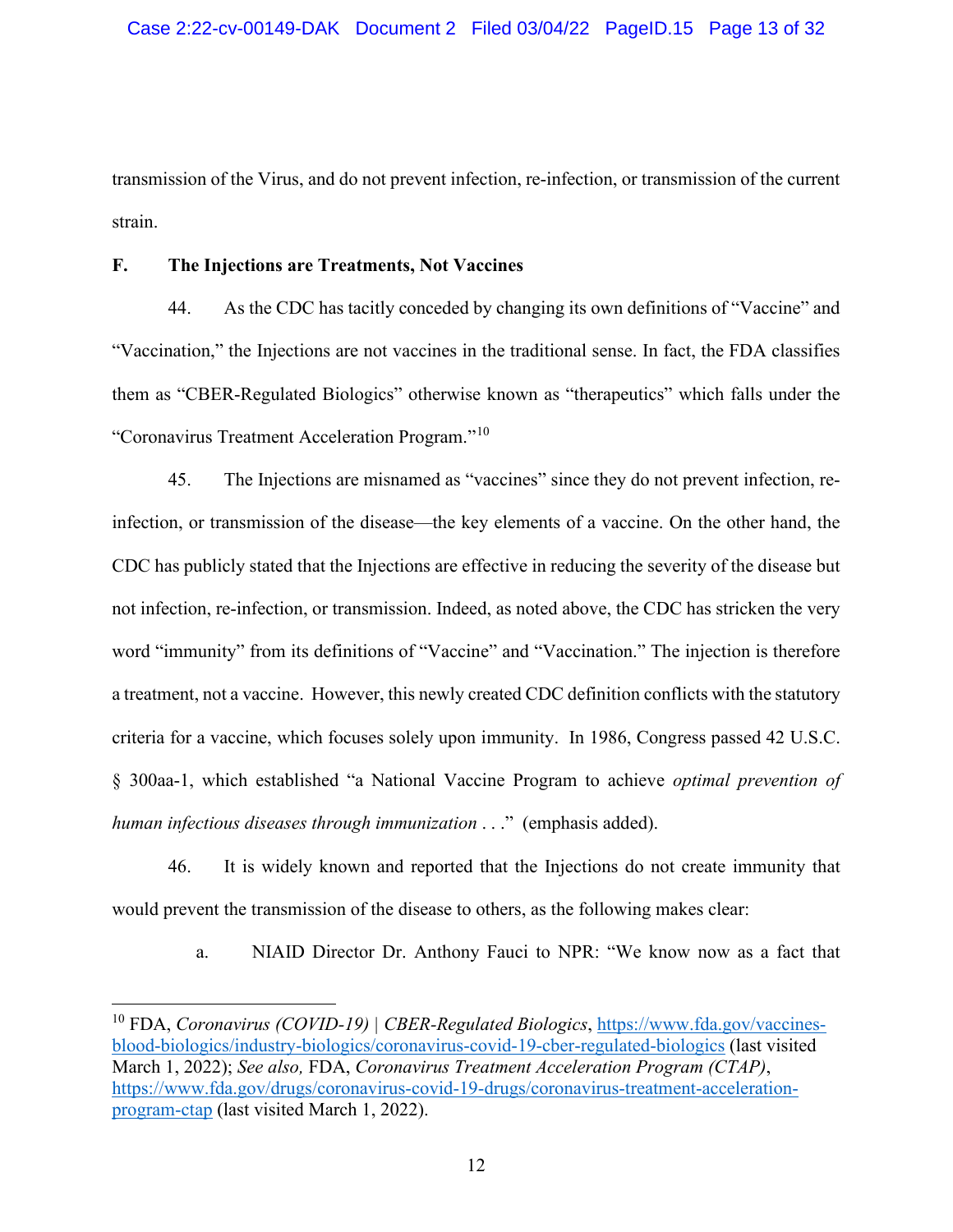[vaccinated people with Covid-19] are capable of transmitting the infection to someone else."<sup>[11](#page-13-0)</sup>

- b. WHO Chief Scientist Dr. Soumya Swaminathan: "At the moment I don't believe we have the evidence of any of the vaccines to be confident that it's going to prevent people from actually getting the infection and therefore being able to pass it on."<sup>[12](#page-13-1)</sup>
- c. Chief Medical Officer of Moderna Dr. Tal Zaks: "There's no hard evidence that it stops [Covid-19 vaccinated people] from carrying the virus transiently and potentially infecting others who haven't been vaccinated."[13](#page-13-2)
- d. Professor Sir Andrew Pollard who led the Oxford vaccine team: "We don't have anything that will stop transmission, so I think we are in a situation where herd immunity is not a possibility and I suspect the virus will throw up a new variant that is *even better* at infecting vaccinated individuals."[14](#page-13-3)
- e. Dr. Jay Bhattacharya, MD, PhD, Professor of Health Policy, Stanford University: "Based on my analysis of the existing medical and scientific

<span id="page-13-0"></span><sup>&</sup>lt;sup>11</sup> Stieg, C (July 28, 2021). *Dr. Fauci on CDC mask guidelines: 'We are dealing with a different virus now'*, CNBC, [https://www.cnbc.com/2021/07/28/dr-fauci-on-why-cdc-changed-guidelines](https://www.cnbc.com/2021/07/28/dr-fauci-on-why-cdc-changed-guidelines-delta-is-a-different-virus.html)[delta-is-a-different-virus.html](https://www.cnbc.com/2021/07/28/dr-fauci-on-why-cdc-changed-guidelines-delta-is-a-different-virus.html) (last visited March 1, 2022)

<span id="page-13-1"></span><sup>12</sup> Colson, T (December 29, 2020). *Top WHO scientist says vaccinated travelers should still quarantine, citing lack of evidence that COVID-19 vaccines prevent transmission.* BUSINESS INSIDER, [https://www.businessinsider.com/who-says-no-evidence-coronavirus-vaccine-prevent](https://www.businessinsider.com/who-says-no-evidence-coronavirus-vaccine-prevent-transmissions-2020-12?op=1)[transmissions-2020-12?op=1](https://www.businessinsider.com/who-says-no-evidence-coronavirus-vaccine-prevent-transmissions-2020-12?op=1) (last visited March 1, 2022).

<span id="page-13-2"></span><sup>13</sup> Manskar, N (November 24, 2020). *Moderna boss says COVID-19 vaccine not proven to stop spread of virus.* NEW YORK POST, [https://nypost.com/2020/11/24/moderna-boss-says-covid-shot](https://nypost.com/2020/11/24/moderna-boss-says-covid-shot-not-proven-to-stop-virus-spread/)[not-proven-to-stop-virus-spread/](https://nypost.com/2020/11/24/moderna-boss-says-covid-shot-not-proven-to-stop-virus-spread/) (last visited March 1, 2022).

<span id="page-13-3"></span><sup>14</sup> Knapton, S (October 8, 2021). *Delta variant has wrecked hopes of herd immunity, warn scientists.* THE TELEGRAPH. [https://www.msn.com/en-gb/health/medical/delta-variant-has](https://www.msn.com/en-gb/health/medical/delta-variant-has-wrecked-hopes-of-herd-immunity-warn-scientists/ar-AAN9O4p)[wrecked-hopes-of-herd-immunity-warn-scientists/ar-AAN9O4p](https://www.msn.com/en-gb/health/medical/delta-variant-has-wrecked-hopes-of-herd-immunity-warn-scientists/ar-AAN9O4p) (last visited March 1, 2022).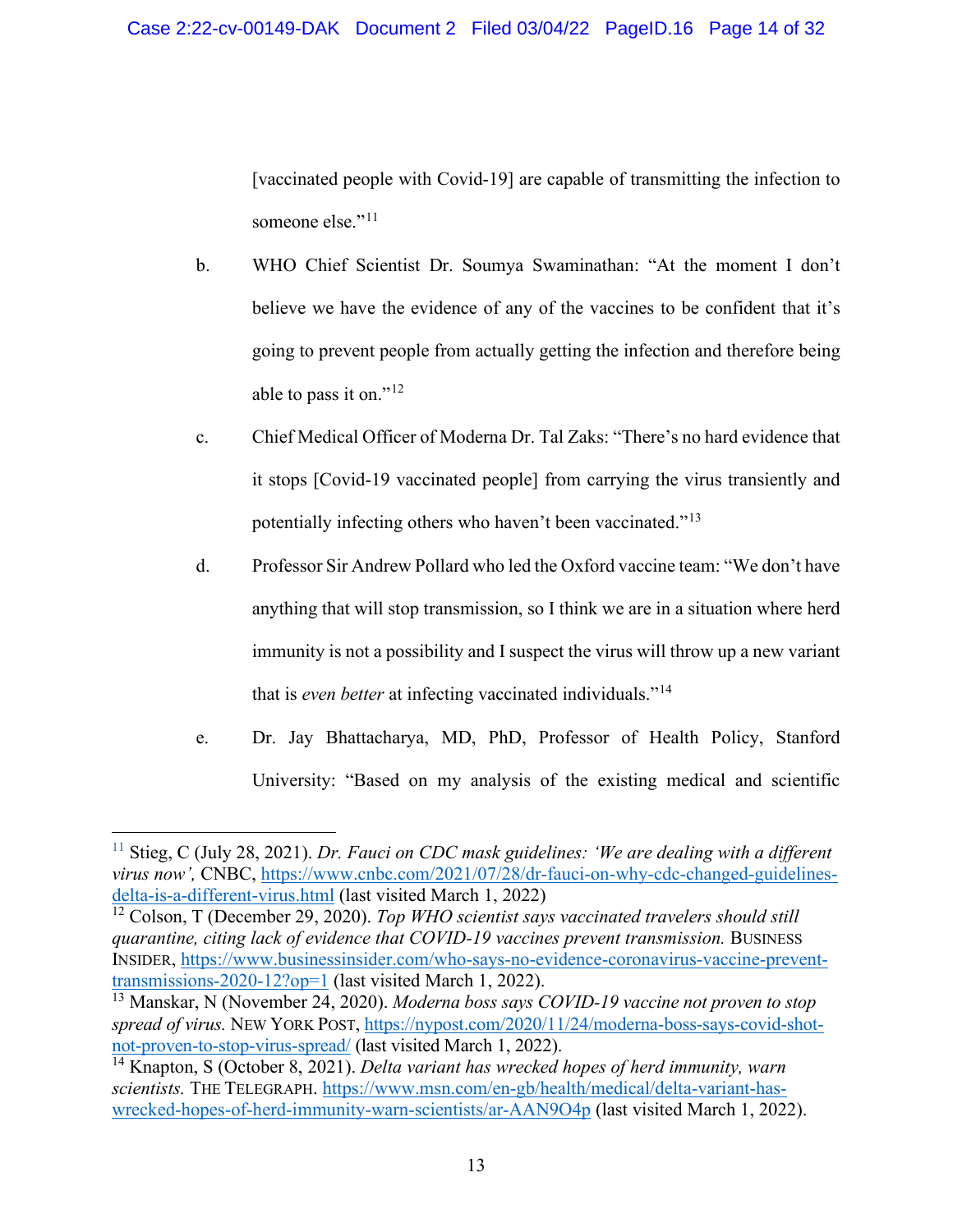literature, any exemption policy that does not recognize natural immunity is irrational, arbitrary, and counterproductive to community health."<sup>[15](#page-14-0)</sup>

f. A study of a SARS-CoV-2 outbreak in July 2021 published in Eurosurveillance observed that 100% of severe, critical, and fatal cases of Covid-19 occurred in injected individuals. The authors stated that the study "challenges the assumption that high universal vaccination rates will lead to herd immunity and prevent COVID-19 outbreaks."<sup>[16](#page-14-1)</sup>

- g. Dr. Martin Kulldorff, Professor of Medicine at Harvard Medical School: "The bottom line is that these vaccines do not prevent transmission."<sup>17</sup>
- h. Dr. Sunetra Gupta, Infectious Disease Epidemiologist and Professor of Theoretical Epidemiology at the University of Oxford:

[I]t is really not logical to use [these] vaccines to protect other people … I don't think they should be forced to on the understanding simply because this vaccine does not prevent transmission. So if you just think of the logic of it, what is the point of requiring a vaccine to protect others if that vaccine does not durably prevent onward transmission of a virus?[18](#page-14-3)

[https://www.theepochtimes.com/who-are-these-covid-19-vaccine-skeptics-and-what-do-they](https://www.theepochtimes.com/who-are-these-covid-19-vaccine-skeptics-and-what-do-they-believe_4043094.html)believe 4043094.html (last visited March 1, 2022).

<span id="page-14-0"></span><sup>15</sup> Bhattacharya, J, et al. (June 4, 2021). *The beauty of vaccines and natural immunity*, SMERCONISH NEWSLETTER, [https://www.smerconish.com/exclusive-content/the-beauty-of](https://www.smerconish.com/exclusive-content/the-beauty-of-vaccines-and-natural-immunity)[vaccines-and-natural-immunity](https://www.smerconish.com/exclusive-content/the-beauty-of-vaccines-and-natural-immunity) (last visited March 1, 2022).

<span id="page-14-1"></span><sup>16</sup> Pnina, S, et al. (September 23, 2021). *Nosocomial outbreak caused by the SARS-CoV-2 Delta variant in a highly vaccinated population, Israel, July 2021*. EURO

SURVEILL. 2021;26(39):pii=2100822. <https://doi.org/10.2807/1560-7917.ES.2021.26.39.2100822> (last visited March 1, 2022).

<span id="page-14-2"></span><sup>17</sup> Adams, P, et al. (October 20, 2021). *Who Are TheseCOVID-19 Vaccine Skeptics and What Do They Believe?*EPOCHTIMES.

<span id="page-14-3"></span><sup>18</sup> Allen, R (September 9, 2021). *Oxford Scientist "It's Illogical & Unethical To Force Jab On NHS Staff".* The Richie Allen Radio Show. [https://richieallen.co.uk/oxford-scientist-its-illogical](https://richieallen.co.uk/oxford-scientist-its-illogical-unethical-to-force-jab-on-nhs-staff/)[unethical-to-force-jab-on-nhs-staff/](https://richieallen.co.uk/oxford-scientist-its-illogical-unethical-to-force-jab-on-nhs-staff/) (last visited March 1, 2022).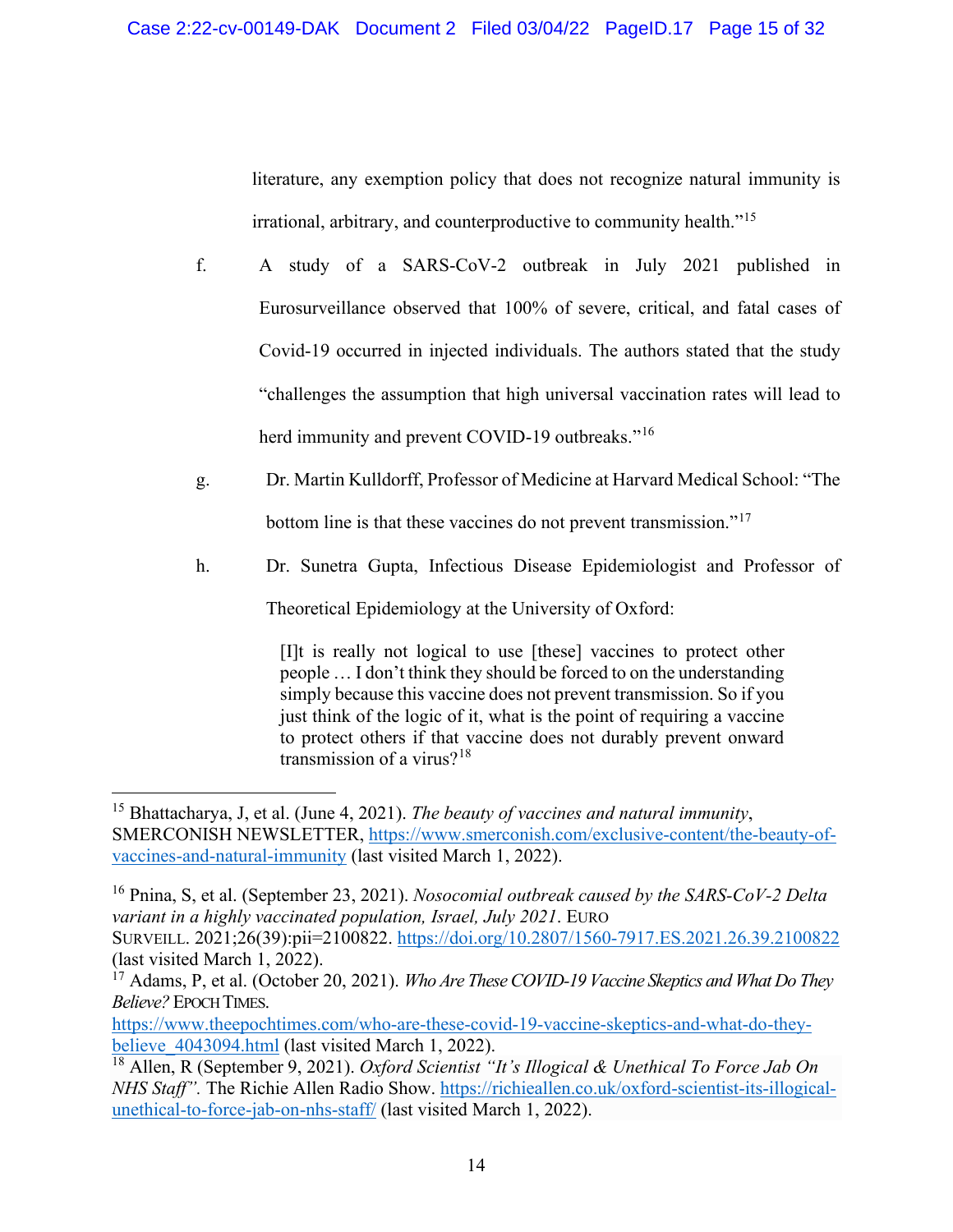47. One of the reasons that the Injections do not prevent transmission is that coronaviruses like SARS-CoV-2 rapidly mutate. The Injections were designed to address the original strain of the Virus. However, during the course of 2021, the Delta strain became dominant.<sup>[19](#page-15-0)</sup> The CDC Director has stated that the vaccines did not stop the transmission of the Delta strain. Studies showed the Delta strain passes easily amongst vaccinated persons.<sup>[20](#page-15-1)</sup> The CDC website states: "… preliminary evidence suggests that fully vaccinated people who do become infected with the Delta variant can spread the virus to others."[21](#page-15-2)

48. The current Omicron variant has now overtaken Delta to become the dominant strain.<sup>[22](#page-15-3)</sup> The CDC recognizes that the Injections do not prevent the transmission of the Omicron variant, just as they did not prevent the transmission of the Delta variant.

49. The CDC website addressing the Omicron variant states:

The Omicron variant spreads more easily than the original virus that causes COVID-19 and the Delta variant. *CDC expects that anyone with Omicron infection can spread the virus to others, even if they are vaccinated or don't have symptoms.* Id. (emphasis added)

<span id="page-15-0"></span><sup>19</sup> *Variant Proportions,* CENTERS FOR DISEASE CONTROL AND PREVENTION, <https://covid.cdc.gov/covid-data-tracker/#variant-proportions> (last visited March 1, 2022). <sup>20</sup> Chau, Nguyen Van Vinh and Ngoc, Nghiem My and Nguyet, Lam Anh and Quang, Vo Minh, OUCRU COVID-19 Research, et al, *Transmission of SARS-CoV-2 Delta Variant Among* 

<span id="page-15-1"></span>*Vaccinated Healthcare Workers, Vietnam.* ECLINICALMEDICINE, Volume 41, November 2021, 11043<https://doi.org/10.1016/j.eclinm.2021.101143> (last visited March 1, 2022).

<span id="page-15-2"></span><sup>&</sup>lt;sup>21</sup> *Interim Public Health Recommendations for Fully Vaccinated People* (Archived Version), CENTERS FOR DISEASE CONTROL AND PREVENTION,

[https://web.archive.org/web/20211018044550/https://www.cdc.gov/coronavirus/2019](https://web.archive.org/web/20211018044550/https:/www.cdc.gov/coronavirus/2019-ncov/vaccines/fully-vaccinated-guidance.html) [ncov/vaccines/fully-vaccinated-guidance.html](https://web.archive.org/web/20211018044550/https:/www.cdc.gov/coronavirus/2019-ncov/vaccines/fully-vaccinated-guidance.html) (last visited March 1, 2022).

<span id="page-15-3"></span><sup>22</sup> *Omicron Variant: What You Need to Know*, CENTERS FOR DISEASE CONTROL AND PREVENTION,<https://www.cdc.gov/coronavirus/2019-ncov/variants/omicron-variant.html> (last visited March 1, 2022).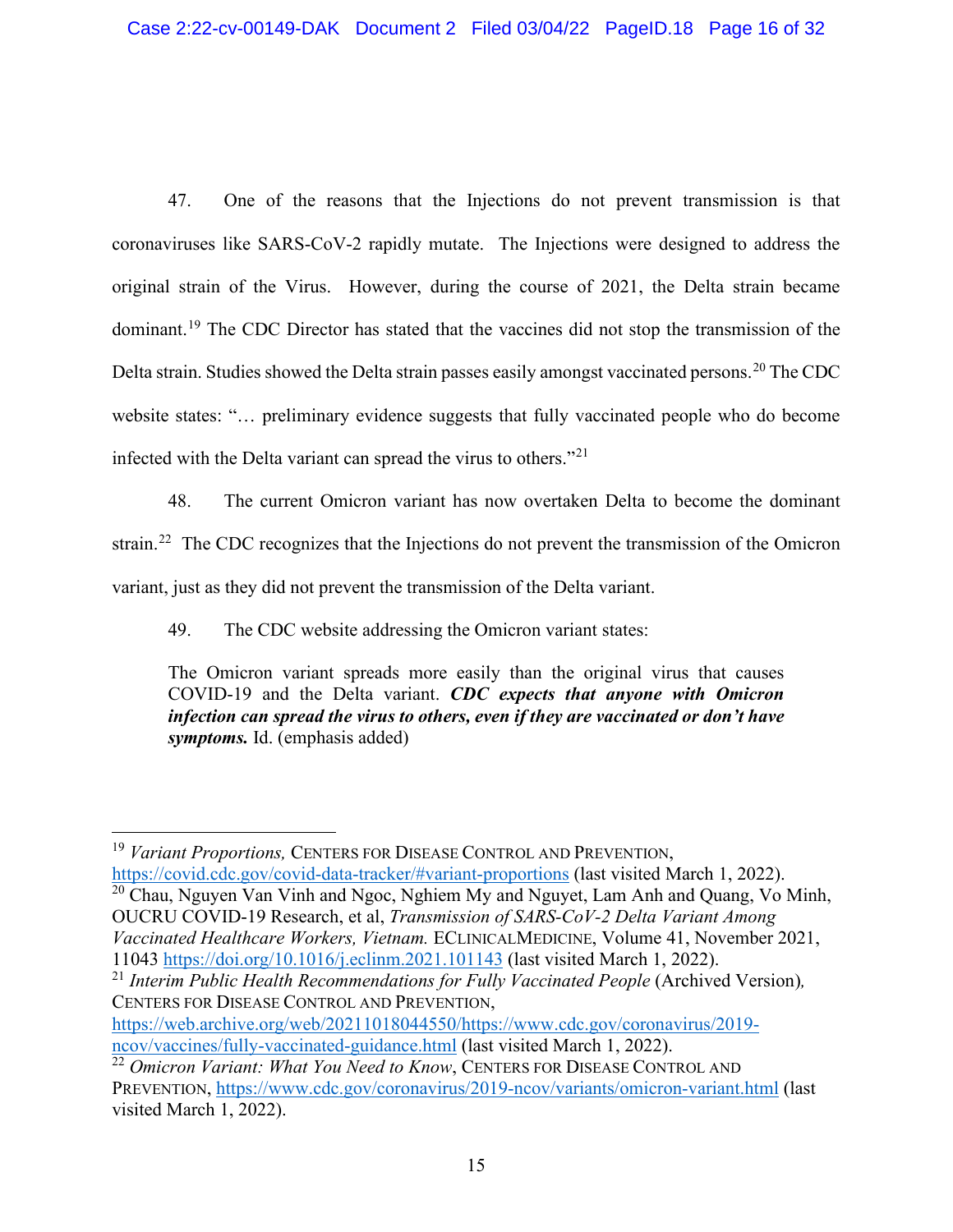50. While recognizing the Injections to not prevent transmission of the Virus, the CDC

states that the Injections do prevent the severity of symptoms from the disease, stating:

Scientists are still learning how effective COVID-19 vaccines are at preventing infection from Omicron. Current vaccines are expected to protect against severe illness, hospitalizations, and deaths due to infection with the Omicron variant. However, breakthrough infections in people who are vaccinated are likely to occur. People who are up to date with their COVID-19 vaccines and get COVID-19 are less likely to develop serious illness than those who are unvaccinated and get COVID-19. Id.

51. Thus, the CDC recognizes that the Injections do not prevent transmission but instead may reduce the severity of the symptoms. This is the classic definition of a treatment, not a vaccine.

52. This was summed up quite nicely by Moderna Chief Medical Officer Tal Zaks, who "warned that the trial results show that the vaccine can prevent someone from getting sick or 'severely sick,' from COVID-19, however, the results don't show that the vaccine prevents transmission of the virus." $^{23}$  $^{23}$  $^{23}$ 

53. Even the FDA has classified Injections as "CBER-Regulated Biologics" otherwise

known as "therapeutics" which fall under the "Coronavirus Treatment Acceleration Program."<sup>[24](#page-16-1)</sup>

<span id="page-16-0"></span><sup>23</sup> Al-Arshani, S (November 2020). *Moderna's chief medical officer says that vaccine trial results only show that they prevent people from getting sick – not necessarily that recipients won't still be able to transmit the virus.* BUSINESS INSIDER.

<https://www.businessinsider.com/moderna-chief-medical-officer-vaccines-interview-2020-11> (last visited March 1, 2022).

<span id="page-16-1"></span><sup>&</sup>lt;sup>24</sup> *Coronavirus (COVID-19)* | *CBER-Regulated Biologics*, FOOD AND DRUG ADMINISTRATION (2021). [https://www.fda.gov/vaccines-blood-biologics/industry-biologics/coronavirus-covid-19](https://www.fda.gov/vaccines-blood-biologics/industry-biologics/coronavirus-covid-19-cber-regulated-biologics) [cber-regulated-biologics](https://www.fda.gov/vaccines-blood-biologics/industry-biologics/coronavirus-covid-19-cber-regulated-biologics) (last visited March 1, 2022); *Coronavirus Treatment Acceleration Program (CTAP)*, FOOD AND DRUG ADMINISTRATION (2021),

[https://www.fda.gov/drugs/coronavirus-covid-19-drugs/coronavirus-treatment-acceleration](https://www.fda.gov/drugs/coronavirus-covid-19-drugs/coronavirus-treatment-acceleration-program-ctap)[program-ctap](https://www.fda.gov/drugs/coronavirus-covid-19-drugs/coronavirus-treatment-acceleration-program-ctap) (last visited March 1, 2022).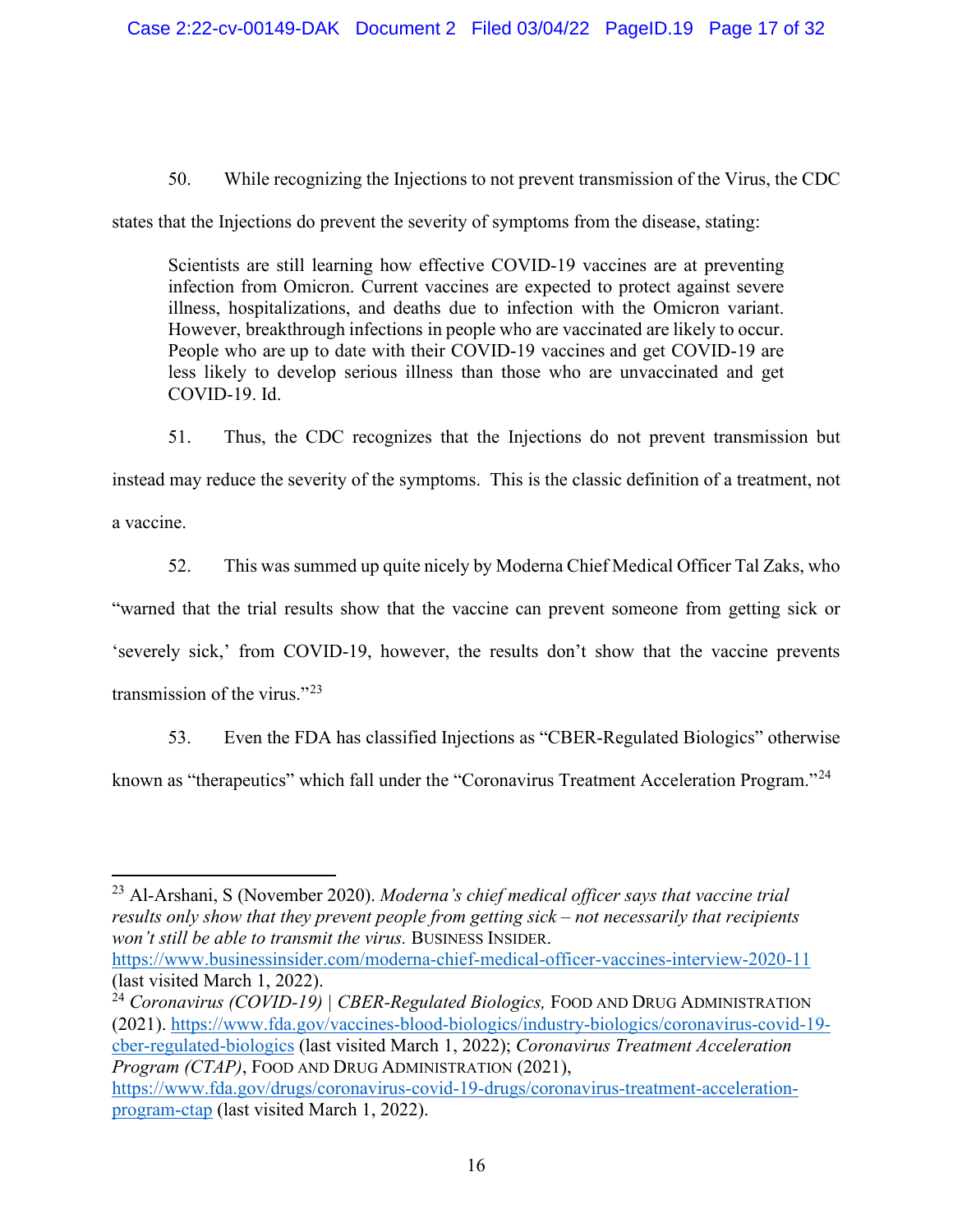54. The FDA's "therapeutics" classification of the Injections is consistent with representations made by Pfizer injection partner BioNTech to the Securities and Exchange Commission ("SEC") in its 2020 Annual Report, where it stated with regard to the mRNA technology forming the basis of its Injection:

Although we expect to submit BLAs [biologics license applications] for our mRNA-based product candidates in the United States, and in the European Union, mRNA therapies have been classified as gene therapy medicinal products, and other jurisdictions may consider our mRNA-based product candidates to be new drugs, not biologics or gene therapy medicinal products, and require different marketing applications.[25](#page-17-0)

55. Similarly, in its June 30, 2020 Quarterly Report to the SEC, Moderna stated with regard to the mRNA technology underpinning its injection: "Currently, mRNA is considered a gene therapy product by the FDA."[26](#page-17-1)

# **G. The Effects of the Injections Wane Rapidly**

56. Additionally, the effectiveness of the Injections has been determined to wane rapidly. Israel, the most vaccinated and studied nation, now expires the vaccine's effectiveness at six months.<sup>[27](#page-17-2)</sup> The requirement for booster shots due to this waning of effectiveness has been recognized by the CDC, which initially recommended no booster shots, then annually, then at 8 months and then 6 months.

<span id="page-17-1"></span><sup>26</sup> *Moderna SE Form 10-q*, UNITED STATES SECURITIES AND EXCHANGE COMMISSION (2020), <https://www.sec.gov/Archives/edgar/data/1682852/000168285220000017/mrna-20200630.htm> at page 70 (last visited March 1, 2022).

<span id="page-17-0"></span><sup>25</sup> *BioNTech SE Form 20-F,* UNITED STATES SECURITIES AND EXCHANGE COMMISSION (2020), [https://www.sec.gov/Archives/edgar/data/1776985/000156459021016723/bntx-](https://www.sec.gov/Archives/edgar/data/1776985/000156459021016723/bntx-20f_20201231.htm)

[<sup>20</sup>f\\_20201231.htm](https://www.sec.gov/Archives/edgar/data/1776985/000156459021016723/bntx-20f_20201231.htm) at page 26 (last visited March 1, 2022).

<span id="page-17-2"></span><sup>27</sup> Marianne Guenot, *Israel's Vaccine Pass Will Expire 6 Months after 2nd Dose, Meaning People Will Need Booster Shots to Keep Going to Restaurants and Bars,* BUSINESS INSIDER, [https://www.businessinsider.com/israel-vaccine-pass-to-expire-after-6-months-booster-shots-](https://www.businessinsider.com/israel-vaccine-pass-to-expire-after-6-months-booster-shots-2021-9)[2021-9](https://www.businessinsider.com/israel-vaccine-pass-to-expire-after-6-months-booster-shots-2021-9) (last visited March 1, 2022).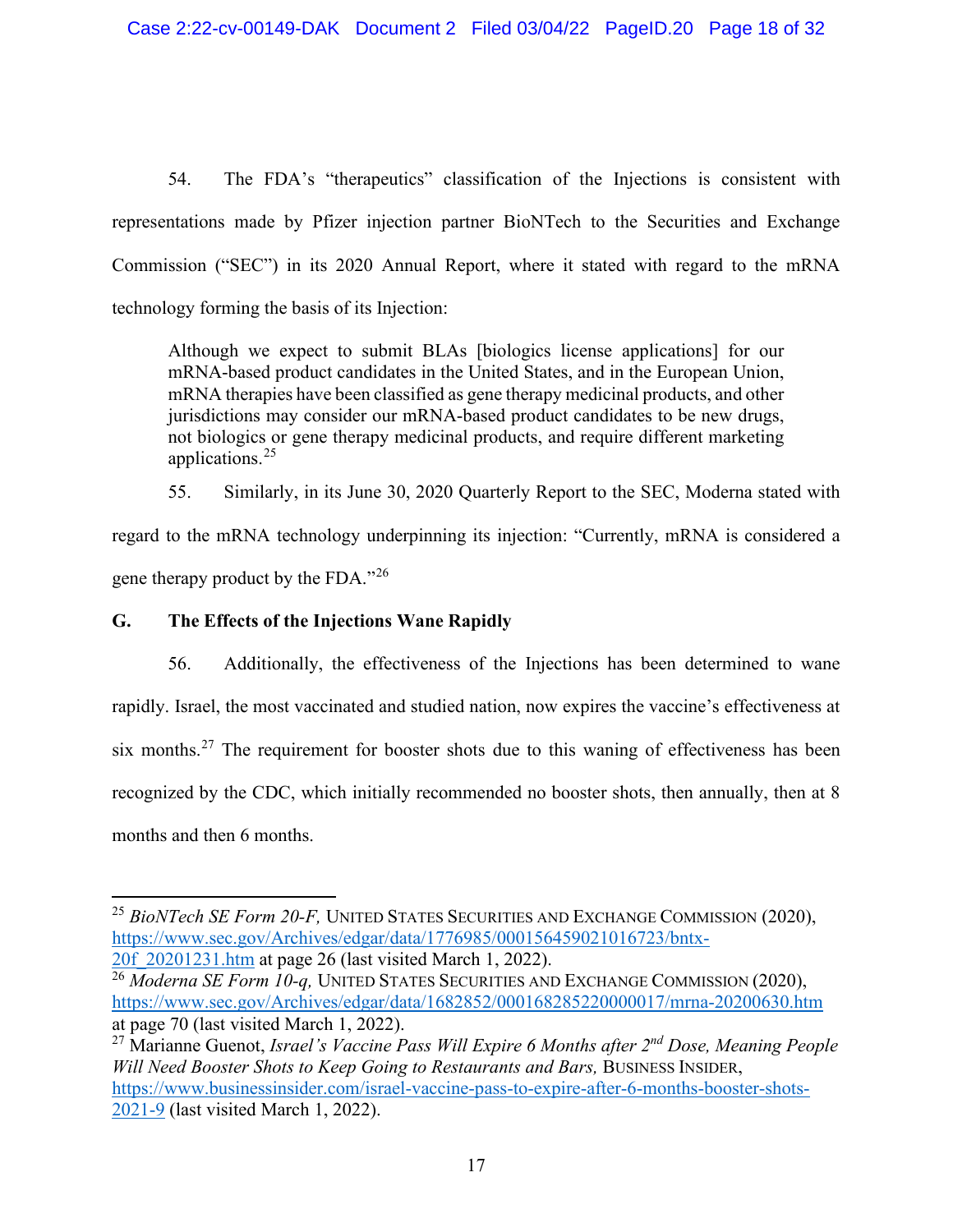57. Dr. Anthony Fauci on November 12, 2021, referring to the experience of health

officials regarding the Injections, stated:

They are seeing a waning of immunity not only against infection but against hospitalization and to some extent death, which is starting to now involve all age groups. It isn't just the elderly. It's waning to the point that you're seeing more and more people getting breakthrough infections, and more and more of those people who are getting breakthrough infections are winding up in the hospital.<sup>[28](#page-18-0)</sup>

58. Those countries with the highest rates of the Injections also experience the highest

rates of infection. Those countries with the highest rates of the Injections also have the highest

rates of hospitalization and severe illnesses with regard to the prior Delta strain as well as the

Omicron strain, which is the current strain of the Virus.

# **H. The Injections are Gene Therapy Devices, Not Vaccines**

59. The Injections are most appropriately classified under the law as gene therapy

medical devices.

60. As described by Moderna on its website:

# **Enabling Drug Discovery & Development**

We built Moderna on the guiding premise that if using mRNA as a medicine works for one disease, it should work for many diseases. And, if this is possible – given the right approach and infrastructure – it could meaningfully improve how medicines are discovered, developed and manufactured.

# **Our Operating System**

Recognizing the broad potential of mRNA science, *we set out to create an mRNA technology platform that functions very much like an operating system on a computer.* It is designed so that it can plug and play interchangeably with different programs. In our case, the "program" or "app" is our mRNA drug - the unique mRNA sequence that codes for a protein.

*We have a dedicated team of several hundred scientists and engineers solely focused on advancing Moderna's platform technology.* They are organized around

<span id="page-18-0"></span><sup>28</sup> Coleman, K (November 12, 2021). *Dr. Fauci Just Issued This Urgent Warning to Vaccinated People,* YAHOO NEWS, [https://www.yahoo.com/lifestyle/dr-fauci-just-issued-urgent-](https://www.yahoo.com/lifestyle/dr-fauci-just-issued-urgent-201846228.html)[201846228.html](https://www.yahoo.com/lifestyle/dr-fauci-just-issued-urgent-201846228.html) (last visited March 1, 2022).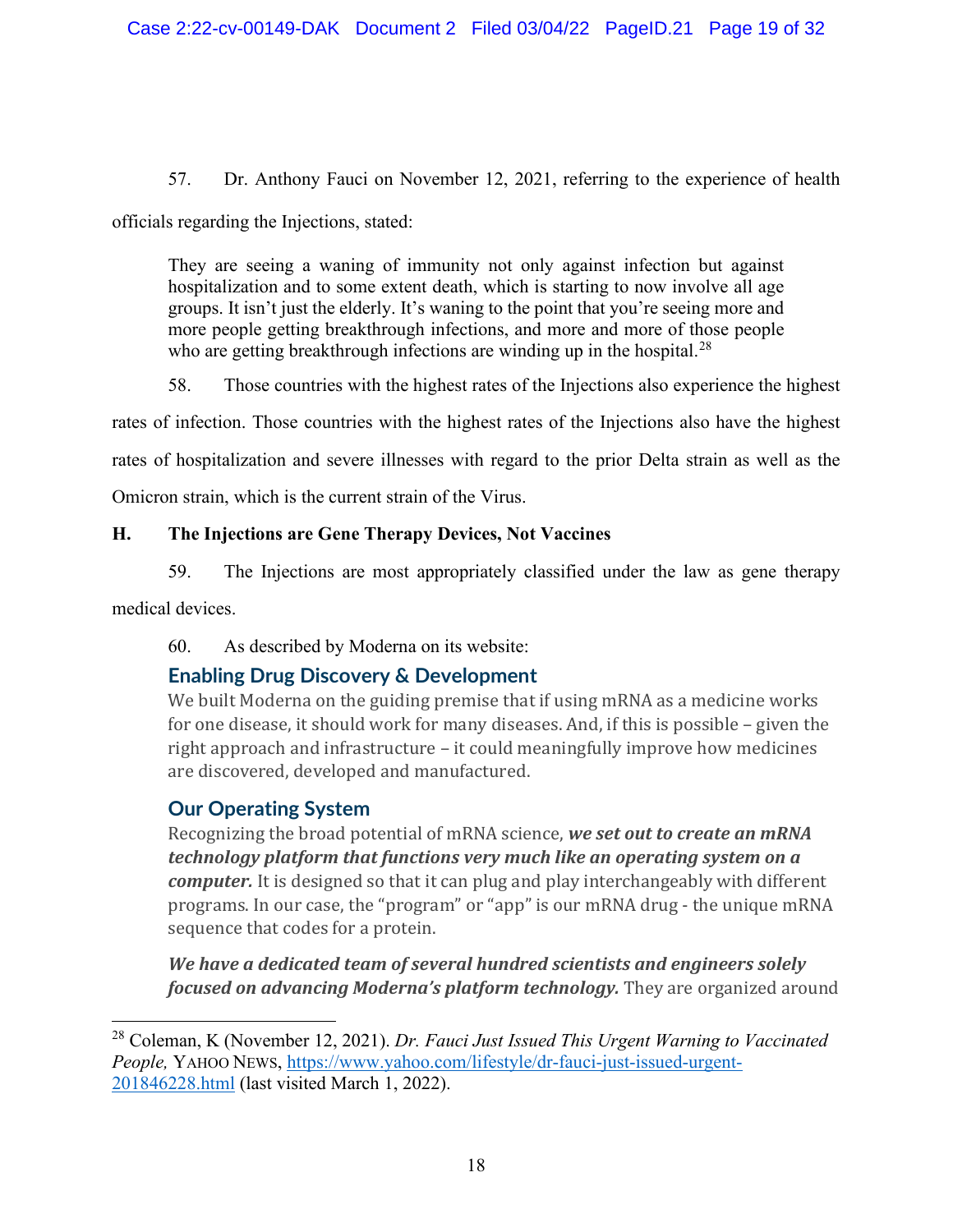key disciplines and work in an integrated fashion to advance knowledge surrounding mRNA science and solve for challenges that are unique to mRNA drug development. Some of these disciplines include mRNA biology, chemistry, formulation & delivery, bioinformatics and protein engineering. (emphasis added)



# Our mRNA Medicines – The 'Software of Life'

When we have a concept for a new mRNA medicine and begin research, fundamental components are already in place.

Generally, the only thing that changes from one potential mRNA medicine to another is the coding region – the actual genetic code that instructs ribosomes to make protein. Utilizing these instruction sets gives our investigational mRNA medicines a software-like quality. We also have the ability to combine different mRNA sequences encoding for different proteins in a single mRNA investigational medicine.

We are leveraging the flexibility afforded by our platform and the fundamental role mRNA plays in protein synthesis to pursue mRNA medicines for a broad spectrum of diseases. <sup>[29](#page-19-0)</sup>

61. Thus, Moderna recognizes that its mRNA platform is not a vaccine, but rather gene

therapy in the form of biological "software" designed to genetically "hack" the machinery of

<span id="page-19-0"></span><sup>29</sup> *mRNA Platform: Enabling Drug Discovery and Development*, MODERNA, [https://www.modernatx.com/mrna-technology/mrna-platform-enabling-drug-discovery](https://www.modernatx.com/mrna-technology/mrna-platform-enabling-drug-discovery-development)[development](https://www.modernatx.com/mrna-technology/mrna-platform-enabling-drug-discovery-development) (last visited March 1, 2022).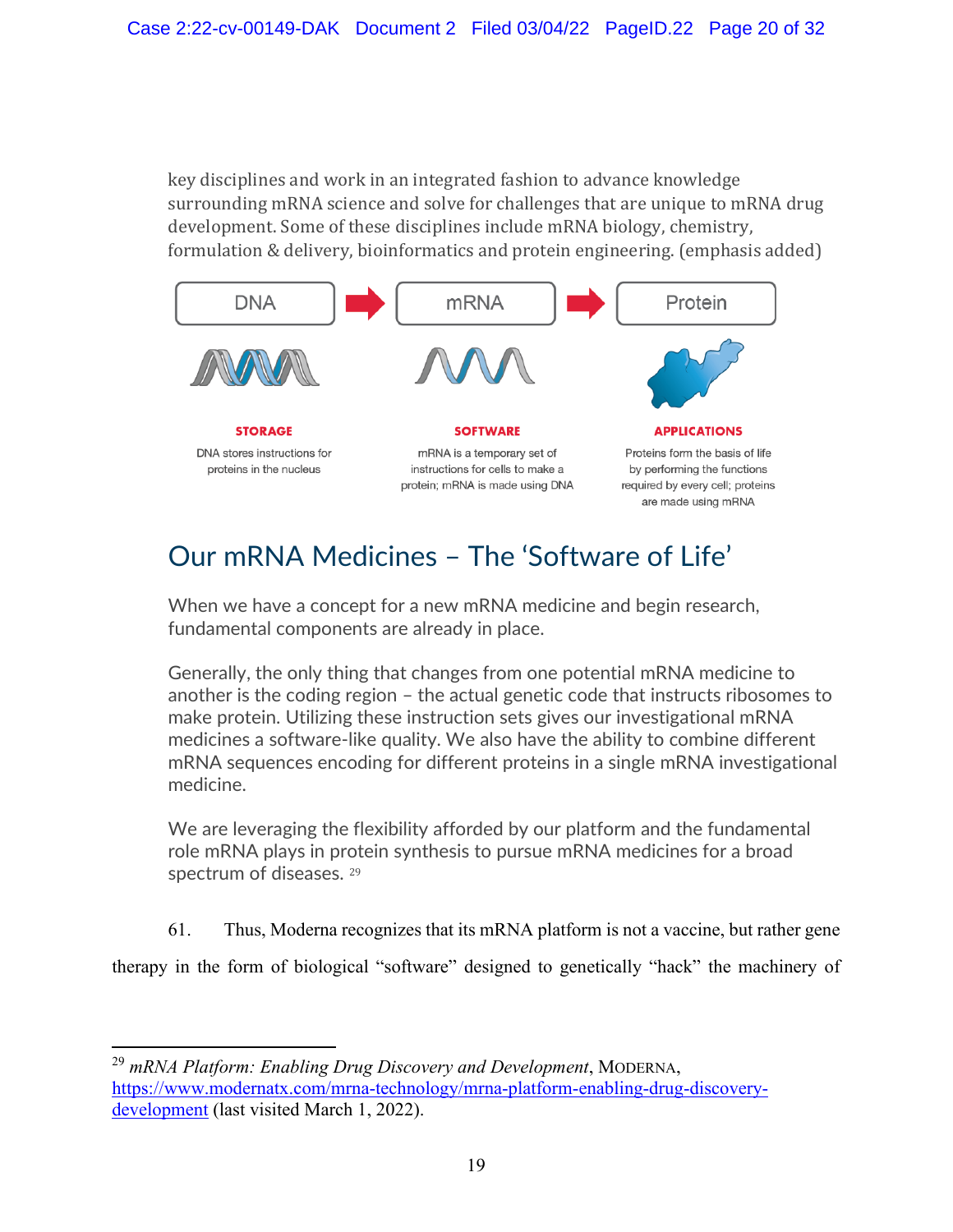human cells to create a specific protein. The Pfizer BioNTech Injection utilizes the same mRNA gene therapy to genetically modify human cells as Moderna.

62. In the case of the Injections, the specific protein that human cells are "hacked" to create is the spiked protein of the disease itself. The Injections genetically modify human cells to create the same toxic protein that the disease itself creates – the spiked protein. These spiked proteins adhere to the endothelial cells of humans, the very cells that line the entire cardiovascular system. The spike proteins adhere to the interior of the cardiovascular system like thorns on a rose bush, causing a variety of detrimental effects, the short- and long-term impact of which are currently unknown and unknowable.

63. At this time, there is no known method to reverse the detrimental effects of the Injections. Once a human is injected, that human cannot be uninjected. The impact is irreversible, and the harm is irreparable; even though the alleged emergency that supports the CMS Mandate is by definition temporary.

64. According to a June 01, 2021 bio-distribution study from the Japanese Regulator Agency, the spike protein of the "…coronavirus gets into the blood where it circulates for several days post-vaccination…" and that it concentrates "…in spleen, liver, adrenals, and ovaries in high concentrations…"[30](#page-20-0)

65. The long-established CDC database VAERS (Vaccine Adverse Events Reporting System) demonstrates significantly higher reports of deaths and adverse events with the Injections than with prior vaccines.<sup>[31](#page-20-1)</sup> There are reports of neurological adverse events, including Guillain-

<span id="page-20-0"></span><sup>30</sup> Alexander, Paul (June 1, 2021), *The COVID-19 spike protein may be a potentially unsafe toxic endothelial pathogen*, TRIALSITENEWS, [https://trialsitenews.com/the-covid-19-spike-protein](https://trialsitenews.com/the-covid-19-spike-protein-may-be-a-potentially-unsafe-toxic-endothelial-pathogen/)[may-be-a-potentially-unsafe-toxic-endothelial-pathogen/](https://trialsitenews.com/the-covid-19-spike-protein-may-be-a-potentially-unsafe-toxic-endothelial-pathogen/) (last visited March 1, 2022).

<span id="page-20-1"></span><sup>31</sup> Rose, J. *Critical Appraisal of VAERS Pharmacovigilance: Is the U.S. Vaccine Adverse Events Reporting System (VAERS) a Functioning Pharmacovigilance System?* SCIENCE, PUBLIC HEALTH POLICY, AND THE LAW, Vol. 3:100-129 (Oct 2021), [https://cf5e727d-d02d-4d71-89ff-](https://cf5e727d-d02d-4d71-89ff-9fe2d3ad957f.filesusr.com/ugd/adf864_0490c898f7514df4b6fbc5935da07322.pdf)[9fe2d3ad957f.filesusr.com/ugd/adf864\\_0490c898f7514df4b6fbc5935da07322.pdf](https://cf5e727d-d02d-4d71-89ff-9fe2d3ad957f.filesusr.com/ugd/adf864_0490c898f7514df4b6fbc5935da07322.pdf) (last visited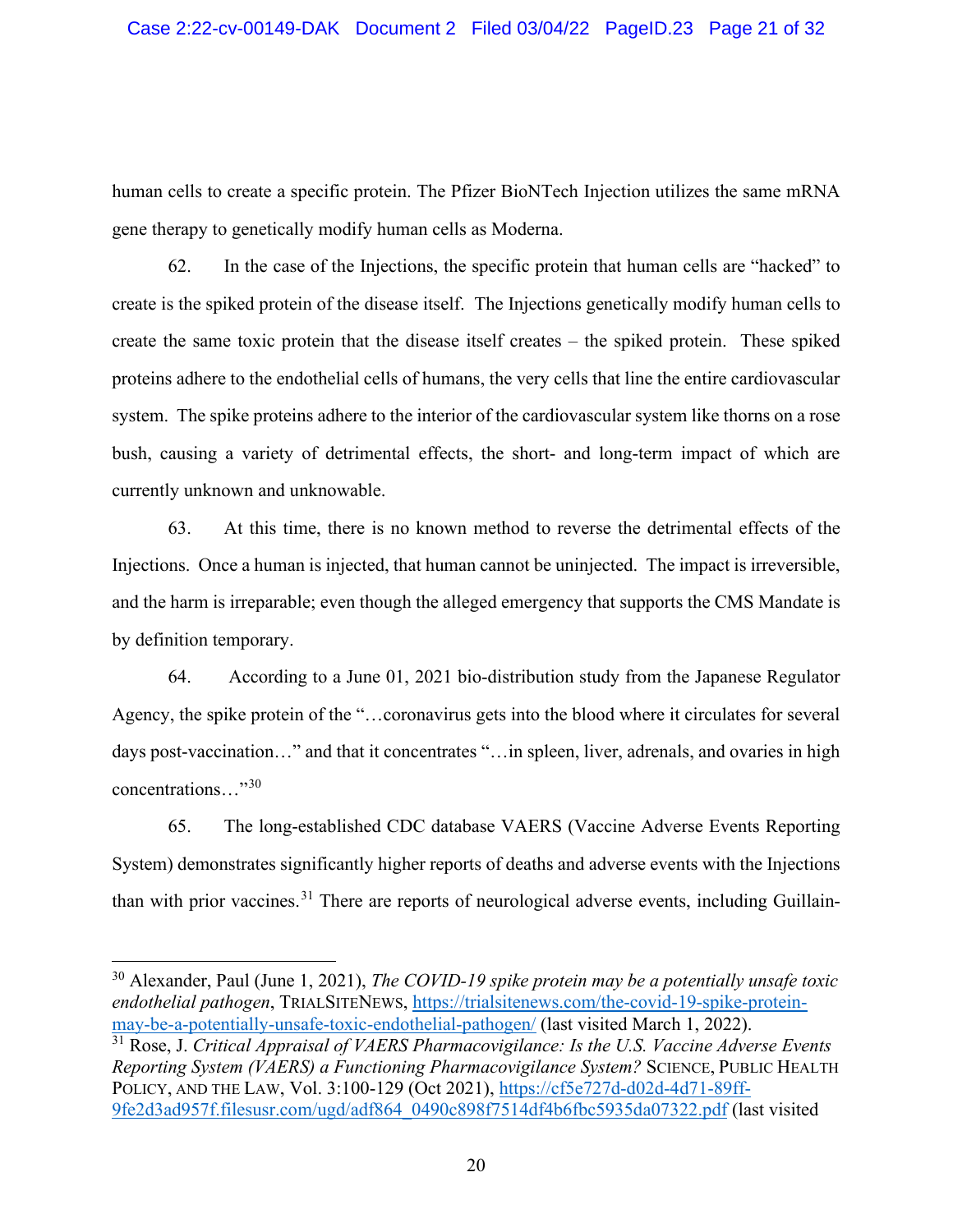Barre, Bell's Palsy, Transverse Myelitis, Paralysis, Seizure, Stroke, Dysstasia, Aphasia, and Tinnitus, as well as cardiovascular events such as clot and cardiac arrest.

66. There is extensive evidence that the spike protein produced in the body as a result of the Injections causes micro-clotting throughout the body, permanently damaging the recipient's cardiovascular system.

### **V. FACTUAL ALLEGATIONS SPECIFIC TO DR. GRINER**

67. Dr. Griner is a Utah native. He was born in Salt Lake City, Utah.

68. As a Junior at Skyline High School, Dr. Griner had the opportunity to join an Operation Smile mission to Vietnam. This was a life altering experience for him and where he decided to become a Plastic Surgeon.

69. He attended Brigham Young University in Provo, Utah, graduating in 2002 with a Bachelor of Science degree, where he studied biology and published his first research on cleft palates.

70. He attended medical school at the University of Utah, graduating with a Doctor of Medicine degree in 2006.

71. During his undergraduate and medical school years he worked as a surgical technician, working closely with some of the top plastic surgeons in Utah. Tutored by them, he learned the intricacies of suturing and gave him quite an advantage later on as he was able to finetune his skill, while his colleagues were learning the basics.

72. While attending medical school, Dr. Griner founded an Operation Smile outreach program that helped local children with craniofacial disorders receive continued care plans that had been abandoned due to financial or other social issues.

March 1, 2022); Vaccine Adverse Events Reporting System (VAERS), CENTERS FOR DISEASE CONTROL AND PREVENTION, <https://wonder.cdc.gov/vaers.html> (last visited March 1, 2022).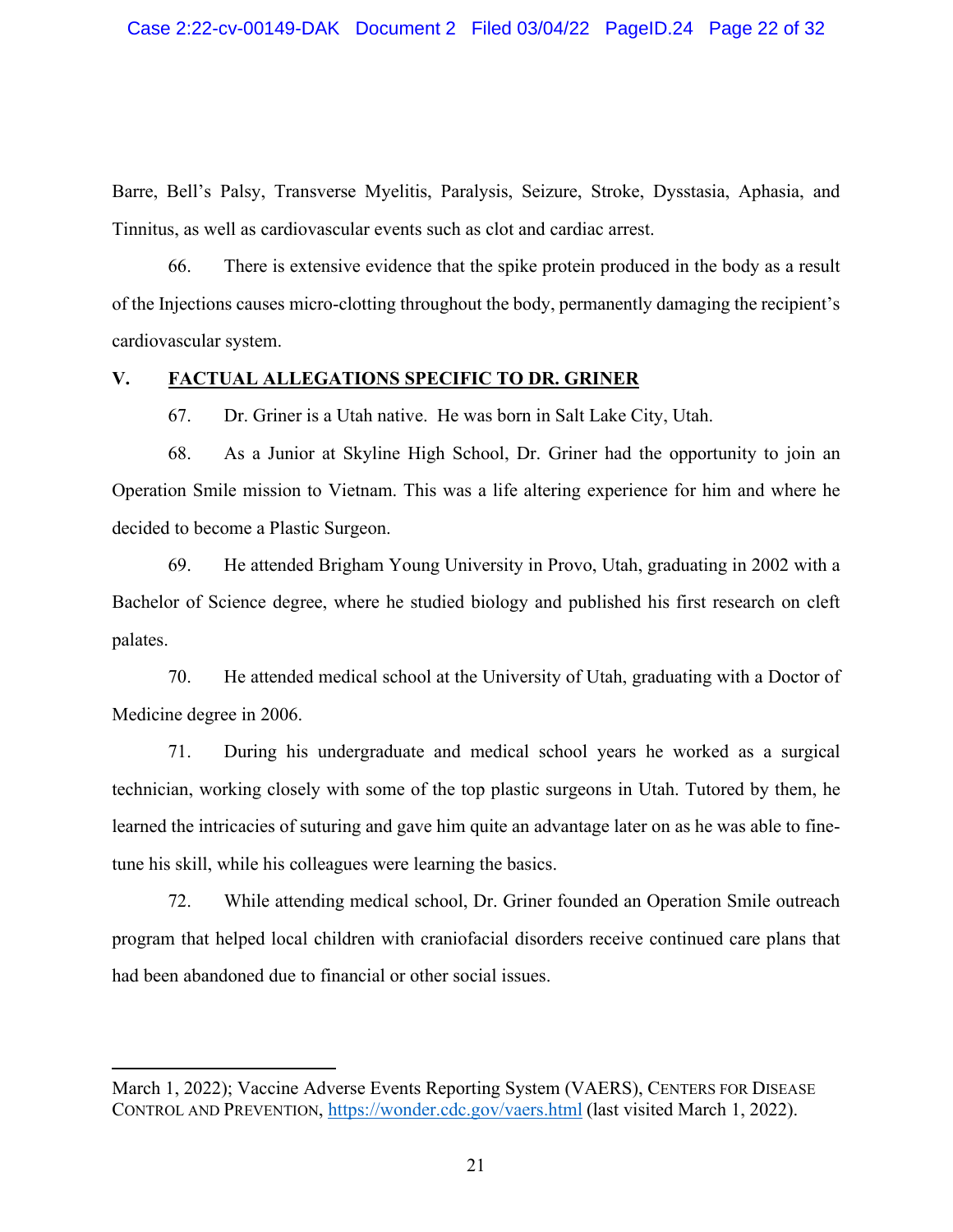73. After medical school, he completed a 5-year general surgery residency at the University of North Carolina in Wilmington from July 2006 to June 2011.

74. As a board-certified General Surgeon, he secured a competitive 3-year Plastic Surgery residency at the University of Tennessee in Chattanooga, arguably one of the busiest plastic surgery programs in the country for both reconstructive and aesthetic procedures. He completed his Plastic Surgery residency in June of 2014.

75. Chasing his passion for pediatric reconstructive surgery, he pursued further training, and was chosen for the top Craniofacial fellowship with Dr. Fearon at Medical City Children's in Dallas, Texas.

76. Returning to Utah, Dr Griner brought with him new techniques and unparalleled experience from all over the country in both pediatric and aesthetic surgery. He founded the Cleft and Craniofacial Institute of Utah and put together the most comprehensive Cleft and craniofacial team in Utah and is providing unparalleled comprehensive cleft care to hundreds of children throughout the state. He and his wife also started the Utah Smiles Foundation – a non-profit organization founded to help local children along their reconstructive journey.

77. Dr. Griner is double board-certified in General Surgery and Plastic Surgery, and fellowship-trained in Pediatric Plastic and Craniofacial Surgery. A widely published author, he speaks at conferences both nationally and internationally instructing other surgeons.

78. Dr. Griner and his wife, a nurse, share the passion of helping children with deformities. Together they have been on over twenty medical missions to over 15 countries. Jointly they raise funds and donate their time and operative talent to help unfortunate children all over the world.

79. The CMS Mandate threatens to bring this lifelong pursuit of excellence in the service of others to an end, irreparably harming not only Dr. Griner, but all those he heals through his practice and the Utah Smiles Foundation.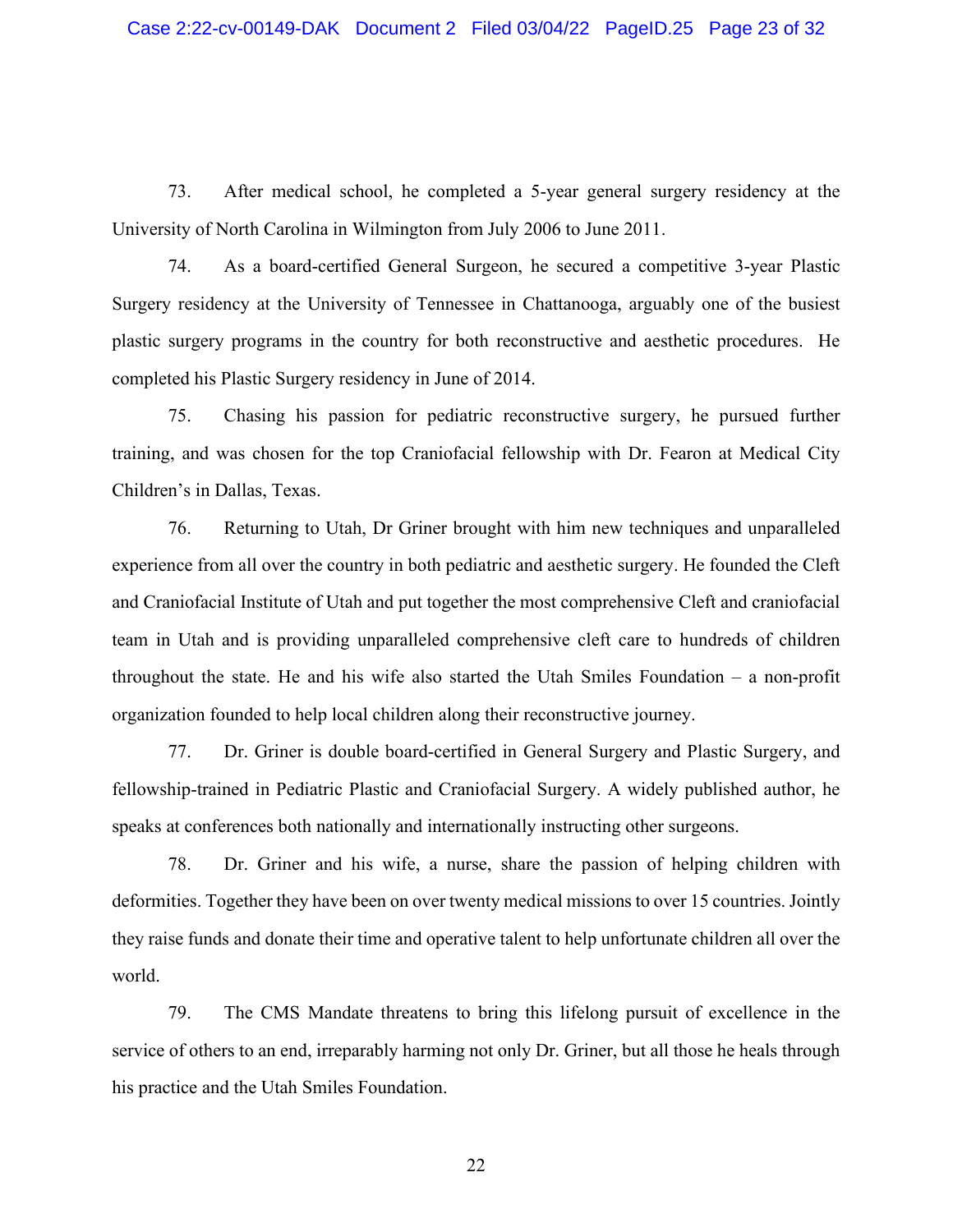80. All conditions precedent to this action have been performed, excused, and/or waived.

### **FIRST CAUSE OF ACTION**

# **VIOLATION OF FIFTH AND FOURTEENTH AMENDMENT SUBSTANTIVE DUE PROCESS**

### **(Plaintiff Against All Defendants)**

81. Plaintiff reallege all allegations set forth in paragraphs 1 through 77 of this Complaint as if fully set forth herein.

82. The CMS Mandate violates the liberty protected by the Fifth and Fourteenth Amendments to the Constitution, which includes rights of personal autonomy, self-determination, bodily integrity and the right to reject medical treatment.

83. The Injections are not vaccines, as that term has traditionally been understood, but are, as a factual matter, medical treatments. Indeed, the CDC even recently changed its own definitions of "Vaccine" and "Vaccination" to eliminate the word, "immunity."

84. Immunity is the *sine qua non* of all vaccines.

85. The ability to decide whether to accept or refuse medical treatment is a fundamental right.

86. Accordingly, the CMS Mandate violates Plaintiffs' constitutional right to decisional privacy with regard to medical treatment.

87. Because the Injections are treatments, and not vaccines, strict scrutiny applies. The US Supreme Court has recognized a "general liberty interest in refusing medical treatment." *Cruzan v. Dir., Mo. Dep't of Health*, 497 U.S. 261, 278, 110 S. Ct. 2841, 2851, 111 L.Ed.2d 224, 242 (1990). It has also recognized that the forcible injection of medication into a nonconsenting person's body represents a substantial interference with that person's liberty. *Washington v. Harper*, 494 U.S. 210, 229, 110 S. Ct. 1028, 1041, 108 L.Ed.2d 178, 203 (1990), see also *id*. at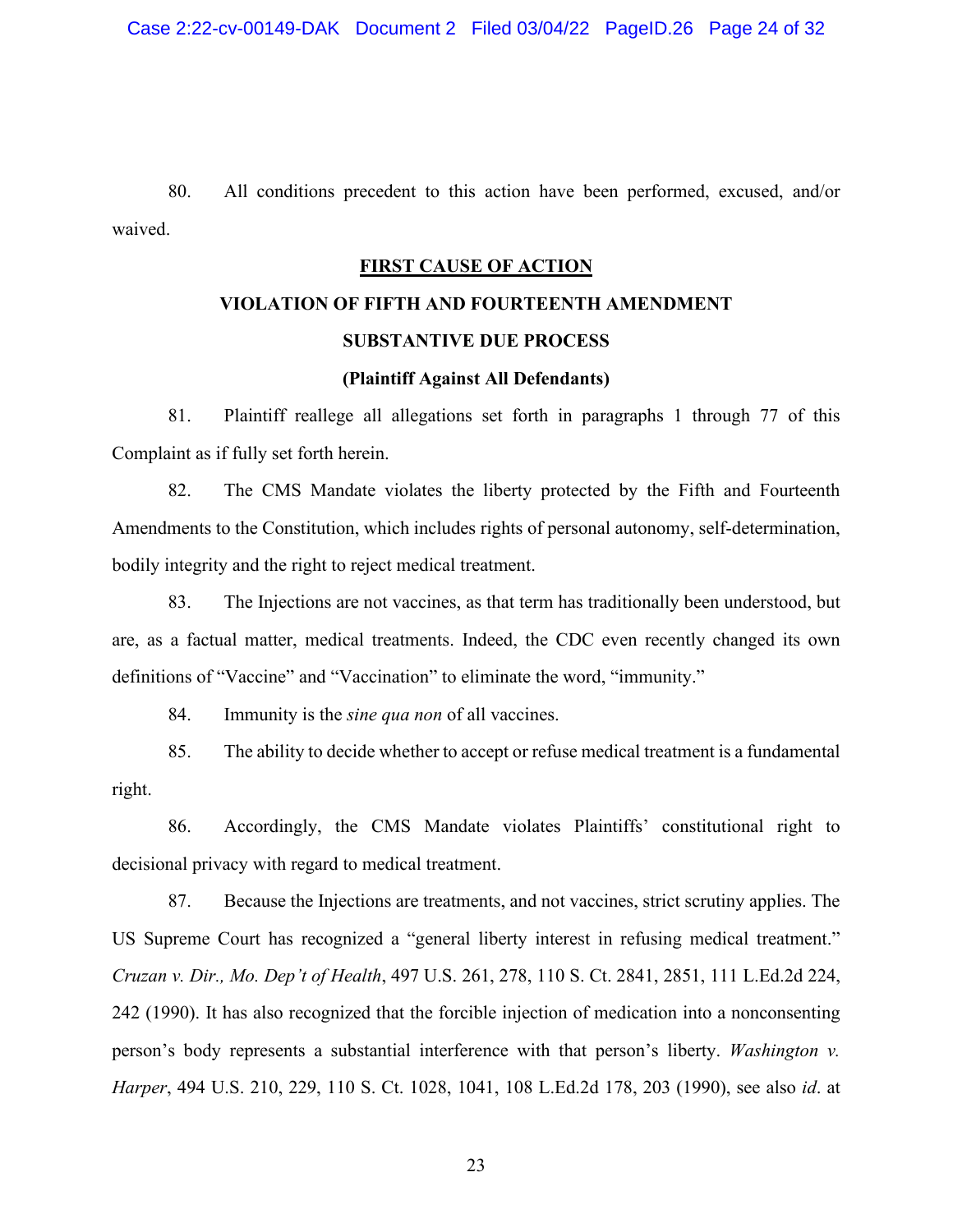223 (further acknowledging in dicta that, outside of the prison context, the right to refuse treatment would be a "fundamental right" subject to strict scrutiny).<sup>[32](#page-24-0)</sup>

88. As mandated medical treatments are a substantial burden, Defendants must prove that the CMS Mandate is narrowly tailored to meet a compelling interest.

89. No such compelling interest exists because, as alleged above, the Injections are not effective against the now dominant Omicron variant of SARS-CoV-2 in that they do not prevent the recipient from becoming infected, getting reinfected, or transmitting SARS-CoV-2 to others. Indeed, evidence shows that vaccinated individuals have more SARS-CoV-2 in their nasal passages than unvaccinated people do.

90. The Injections may have been somewhat effective against the original SARS-CoV-2 strain, but that strain has come and gone, and the Injections—designed to fight yesterday's threat—are simply ineffective against the current variant.

91. Since the Injections are ineffective against the Delta and Omicron viral variants, and the original variant has been supplanted, there can be no compelling interest to mandate their use at this time.

<span id="page-24-0"></span><sup>&</sup>lt;sup>32</sup> Although *Cruzan* was decided under the due process clause of the Fourteenth Amendment, the Supreme Court has long held that the same substantive due process analysis applied to the states under the due process clause of the Fourteenth Amendment also applies to the federal government under the due process clause of the Fifth Amendment. *See, e.g., Bolling v. Sharpe,* 347 U.S. 497, 500 (1954) ("In view of our decision that the Constitution prohibits the states from maintaining racially segregated public schools, it would be unthinkable that the same Constitution would impose a lesser duty on the Federal Government.") *See also, [Adarand](https://advance.lexis.com/shepards/shepardsheadnotes/?pdmfid=1000516&crid=50cb0262-f20a-44a4-8c49-d7e89e193839&pdshepid=urn%3AcontentItem%3A7XW4-F5B1-2NSF-C4SG-00000-00&pdshepcat=citingref&pdshepfiltername=HN6&pdshepfiltervalue=HN6&pdshepfilter=Headnotes&pdshepfieldname=lnhn&ecomp=ss9nk&prid=e6ca842e-a104-4287-8e84-ff7571e987f4) [Constructors](https://advance.lexis.com/shepards/shepardsheadnotes/?pdmfid=1000516&crid=50cb0262-f20a-44a4-8c49-d7e89e193839&pdshepid=urn%3AcontentItem%3A7XW4-F5B1-2NSF-C4SG-00000-00&pdshepcat=citingref&pdshepfiltername=HN6&pdshepfiltervalue=HN6&pdshepfilter=Headnotes&pdshepfieldname=lnhn&ecomp=ss9nk&prid=e6ca842e-a104-4287-8e84-ff7571e987f4) v. Pena*, 515 U.S. 200 (1995) (same); *Frontiero v. Richardson*, 411 U.S. 677 (1973) (holding federal law discriminating on basis of sex unconstitutional under the Fifth Amendment due process clause based on Fourteenth Amendment analysis); *Califano v. Goldfarb*, 430 U.S. 199 (1977) (striking down federal racial classification on basis of Fifth Amendment due process clause stating that strict scrutiny is the proper standard for analysis of all racial classifications, whether imposed by a federal, state, or local actor. *Id*. at 231, superseded by statute); *Jimenez v. Weinberger*, 417 U.S. 628 (1974) (striking down provision of the Social Security Act based upon illegitimacy applying substantive due process analysis through the due process of clause of the Fifth Amendment).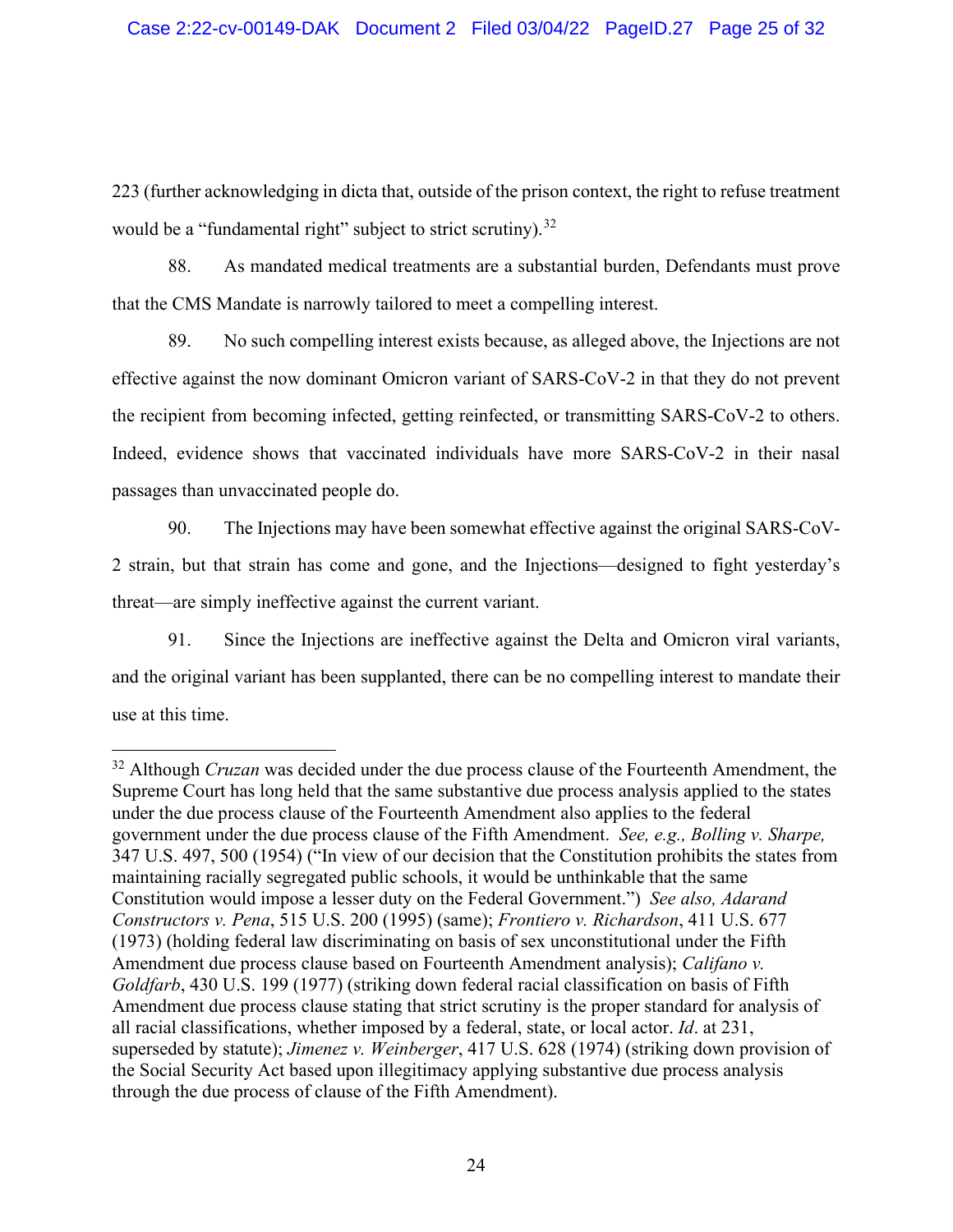92. But even if there were a compelling interest in mandating the Injections, the CMS Mandate is not narrowly tailored to achieve such an interest.

93. The blanket mandate ignores individual factors increasing or decreasing the risks that the plaintiff—indeed, all healthcare workers—pose to themselves or to others.

94. Defendants entirely disregard whether employees have already obtained natural immunity despite the fact that natural immunity does actually provide immunity whereas the Injections do not.

95. Treating all employees the same, regardless of their individual medical status, risk factors, and natural immunity status is not narrowly tailored.

96. Moreover, the CMS Mandate fails entirely to consider other existing treatment options beyond the Injections as part of a more narrowly tailored approach.

97. Given these facts, as more fully set forth above, the CMS Mandate has no real or substantial relation to public health or is beyond all question, a plain, palpable invasion of rights secured by the fundamental law. Alternatively, the CMS Mandate has no real or substantial relation to public health or is beyond all question, a plain, palpable invasion of rights secured by the fundamental law as to Plaintiff, who already has natural immunity.

98. The CMS Mandate also violates the unconstitutional-conditions doctrine, under which the government may not condition employment "on a basis that infringes [an employee's] constitutionally protected interests." *Perry v. Sindermann*, 408 U.S. 593,597 (1972); see also *Koontz v. St. Johns River Water Mgmt. Dist.*, 570 U.S. 595, 606 (2013) ("[T]he unconstitutional conditions doctrine forbids burdening the Constitution's enumerated rights by coercively withholding benefits from those who exercise them.").

99. Unconstitutional conditions case law often references the existence of varying degrees of coercion. According to that body of law, Defendants cannot impair Plaintiff's right to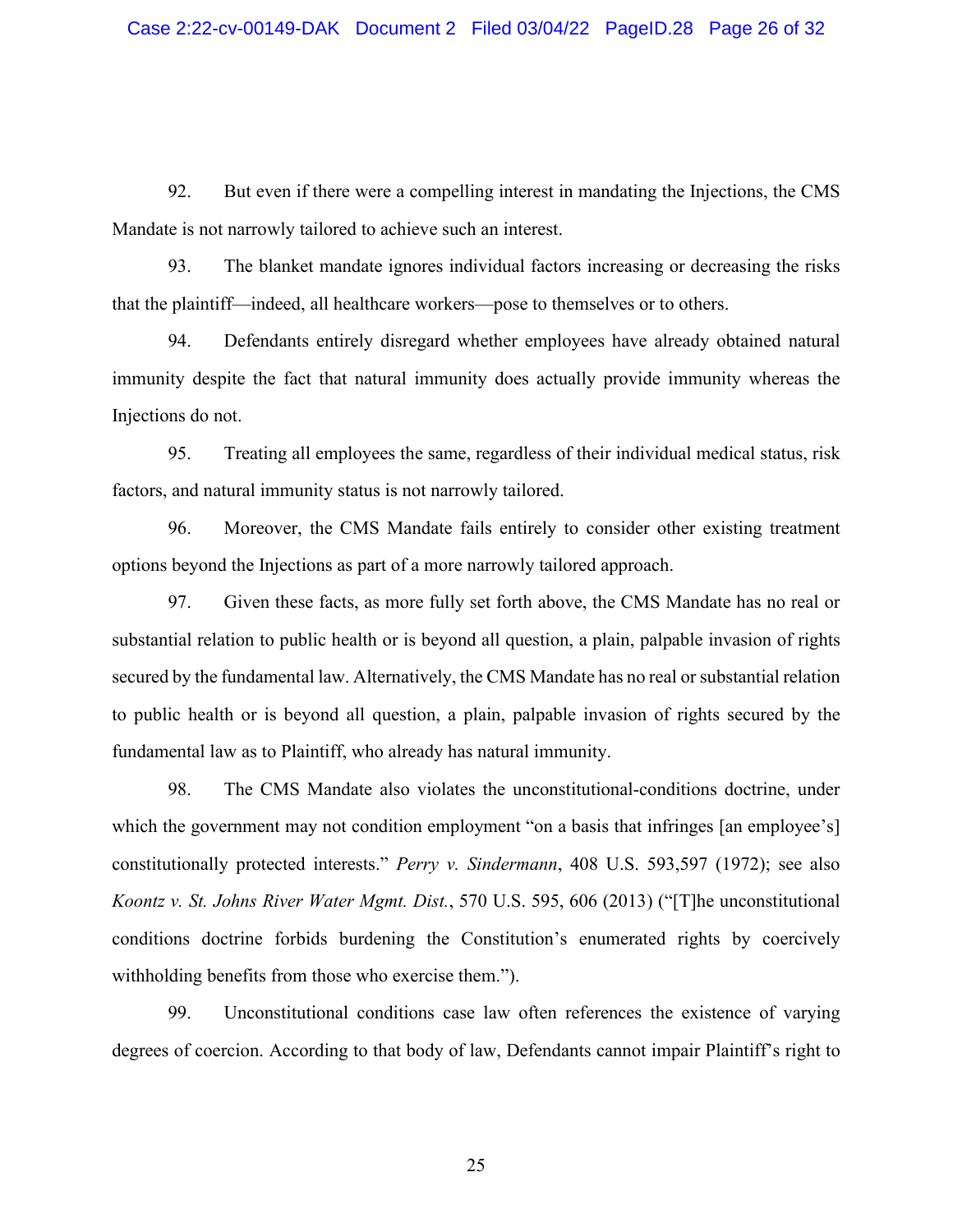refuse medical care through forms of coercion and through this explicit mandate. See, e.g., *Koontz*, 570 U.S. 595 (2013).

100. ("[U]nconstitutional conditions doctrine forbids burdening the Constitution's enumerated rights by coercively withholding benefits from those who exercise them"); *Memorial Hosp. v. Maricopa Cty*., 415 U.S. 250 (1974) ("[An] overarching principle, known as the unconstitutional conditions doctrine ... vindicates the Constitution's enumerated rights by preventing the government from coercing the people into giving them up.")

101. The decision whether to take a medical treatment or not is a fundamental human right which Plaintiff enjoys. Plaintiff cannot be forced to choose between his right to refuse medical treatment by the government coercively withholding his right to pursue his career as a surgeon, and his passion to heal children with congenital defects such as cleft palates.

102. Accordingly, Plaintiff is entitled to temporary, preliminary, and permanent injunctive relief restraining Defendants from enforcing the CMS Mandate.

103. Pursuant to 28 U.S. Code §§ 2201-02 and other applicable law, Plaintiffs are entitled to a declaration that the CMS Mandate is unlawful and any further relief which may be appropriate.

### **SECOND CAUSE OF ACTION**

### **Violation of Fifth and Fourteenth Amendment**

## **Equal Protection**

### **(Plaintiff Against All Defendants)**

104. Plaintiff realleges and incorporates by reference his allegations in paragraphs 1 through 77 of the Complaint as if fully alleged herein.

105. The Equal Protection Clause prohibits classifications that affect some groups of citizens differently than others. (*Engquist v. Or. Dept. of Agric.* (2008) 553 U.S. 591, 601.) The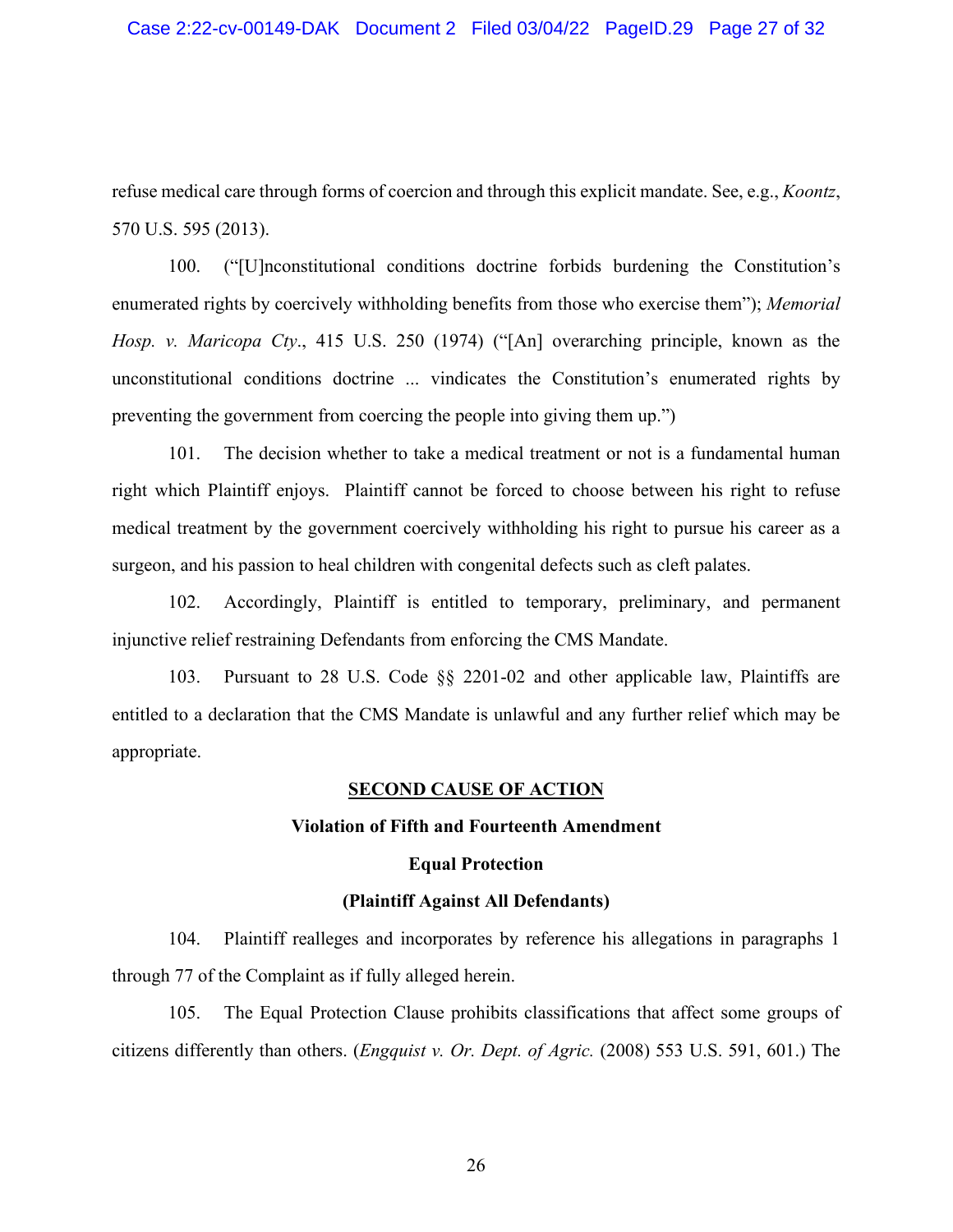touchstone of this analysis is whether a state creates disparity between classes of individuals whose situations are arguably indistinguishable. (*Ross v. Moffitt* (1974) 417 U.S. 600, 609.)

106. The CMS Mandate creates two classes of healthcare workers; injected and uninjected. The members of one class, the uninjected, get terminated. The uninjected cannot advance their careers. They cannot provide for their families, pay their mortgages, or make a car payment. The other class, the vaccinated, get to keep their job in their chosen profession, advance their careers, provide for their families, pay their mortgages, and make their car payments.

107. Yet the situations of these employees are indistinguishable because injected healthcare workers can become infected with SARS-CoV-2, become re-infected with SARS-CoV-2, and can transmit SARS-CoV-2 to fellow healthcare workers, patients, and visitors. The Injections make no difference in these respects. Their only function is to make symptoms less severe.

108. Discriminating against the uninjected controverts the goals of the Equal Protection Clause – i.e., to abolish barriers presenting unreasonable obstacles to advancement on the basis of individual merit.

109. Pursuant to the Fifth and Fourteenth Amendments, Plaintiff is entitled to temporary, preliminary, and permanent injunctive relief restraining Defendants from enforcing the CMS Mandate.

### **THIRD CAUSE OF ACTION**

### **Ultra Vires Act by All Defendants**

110. Plaintiff realleges and incorporates by reference all allegations in paragraphs 1 through 77 as if fully set forth herein.

111. Defendants' actions in issuing the CMS Mandate violate the Constitution of the United States in that they invade and encroach upon sovereign powers that reside solely in the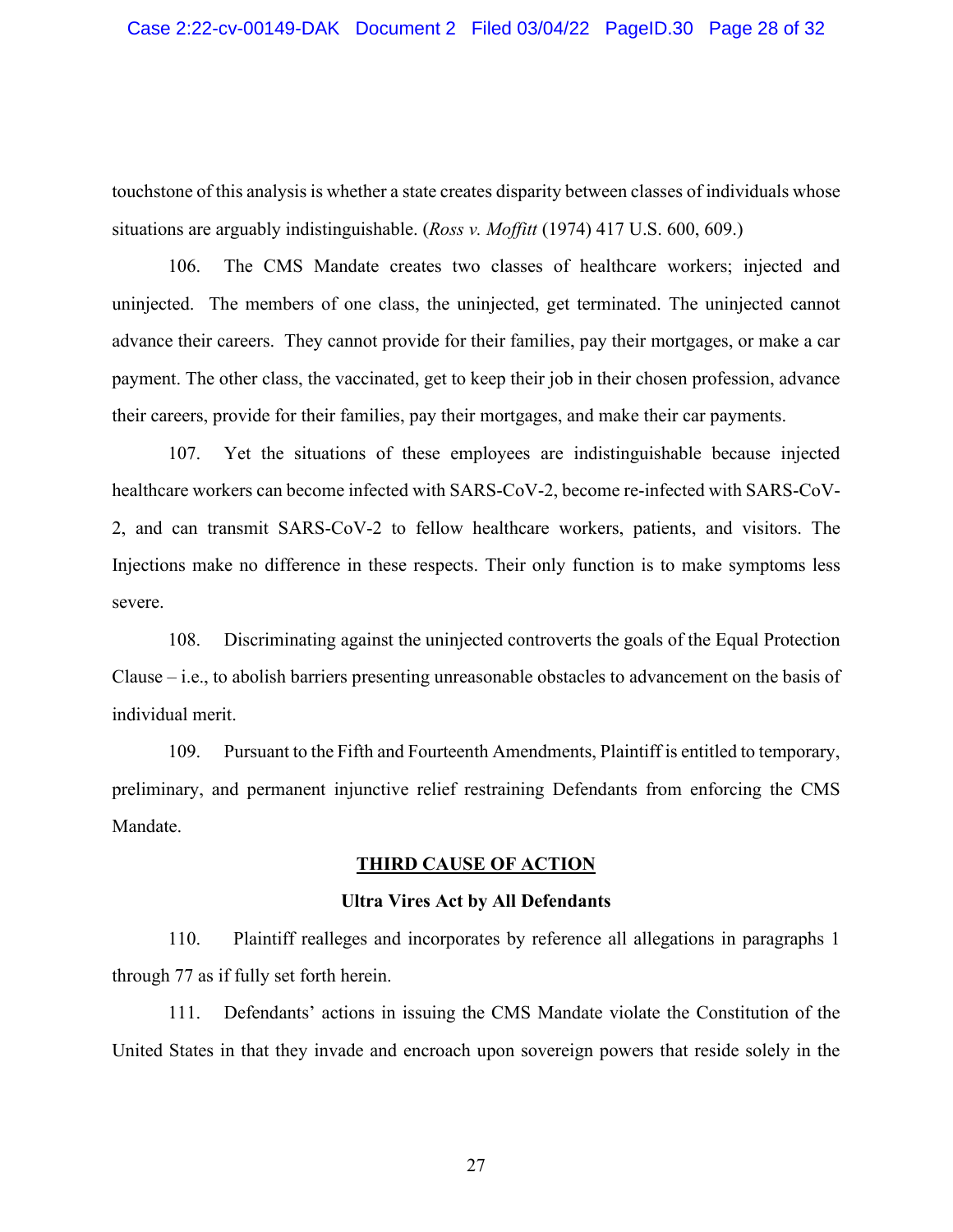States, and have never been relinquished by the States to the Federal Government. The CMS Mandate thus violates the dual sovereignty principle of the Constitution.

112. The police powers, those having to do with the health, safety and welfare of the people of the United States were specifically retained by the States when the Constitution was adopted by the States.

113. The CMS Mandate purports to rest upon a general police power asserted by the Federal Government. The Federal Government has no such general police power. Therefore, the CMS Mandate is an *ultra vires* act taken by the Federal Government because the powers the Federal Government claims to assert were never given to it, but instead were retained by the States.

114. Pursuant to the Constitution of the United States, Plaintiff is entitled to temporary, preliminary, and permanent injunctive relief restraining Defendants from enforcing the CMS Mandate.

### **PRAYER**

Wherefore, Plaintiffs pray for judgment in their favor and against Defendants as follows:

### **ON THE FIRST CAUSE OF ACTION**

1. Temporary, preliminary, and permanent injunctive relief restraining Defendants from enforcing the CMS Mandate; and

2. For a judicial declaration that the CMS Mandate is illegal and unconstitutional, and is therefore null and void *ab initio* and of no force and effect;

3. For reasonable attorneys' fees and costs; and

4. For any other relief the Court may deem equitable and just.

### **ON THE SECOND CAUSE OF ACTION**

1. Temporary, preliminary, and permanent injunctive relief restraining Defendants from enforcing the CMS Mandate; and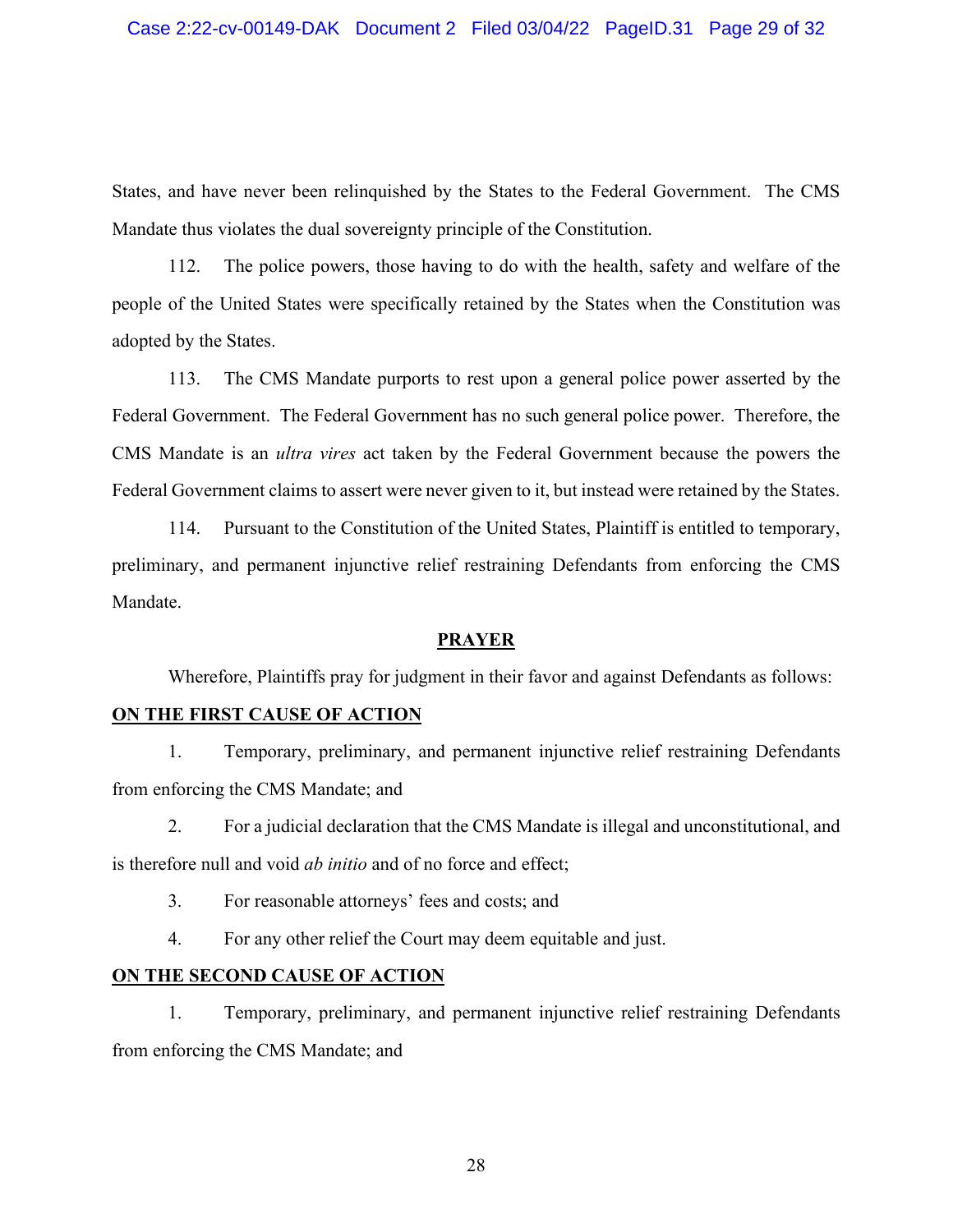2. For a judicial declaration that the CMS Mandate is illegal and unconstitutional, and

is therefore null and void *ab initio* and of no force and effect; and

3. For reasonable attorneys' fees and costs; and

4. For any other relief the Court may deem equitable and just;

# **ON THE THIRD CAUSE OF ACTION**

1. Temporary, preliminary, and permanent injunctive relief restraining Defendants from enforcing the CMS Mandate; and

2. For a judicial declaration that the CMS Mandate is illegal and unconstitutional, and

is therefore null and void *ab initio* and of no force and effect; and

- 3. For reasonable attorneys' fees and costs; and
- 4. For any other relief the Court may deem equitable and just.

# **DEMAND FOR JURY TRIAL**

Plaintiffs demand a right to a jury trial for all matters so triable.

DATED this 3rd day of March, 2022.

DAVILLIER LAW GROUP, LLC

*/s/ George R. Wentz, Jr.* George R. Wentz, Jr.

GROSS & ROONEY

*/s/ Jefferson W. Gross* Jefferson W. Gross

*Attorneys for Plaintiff*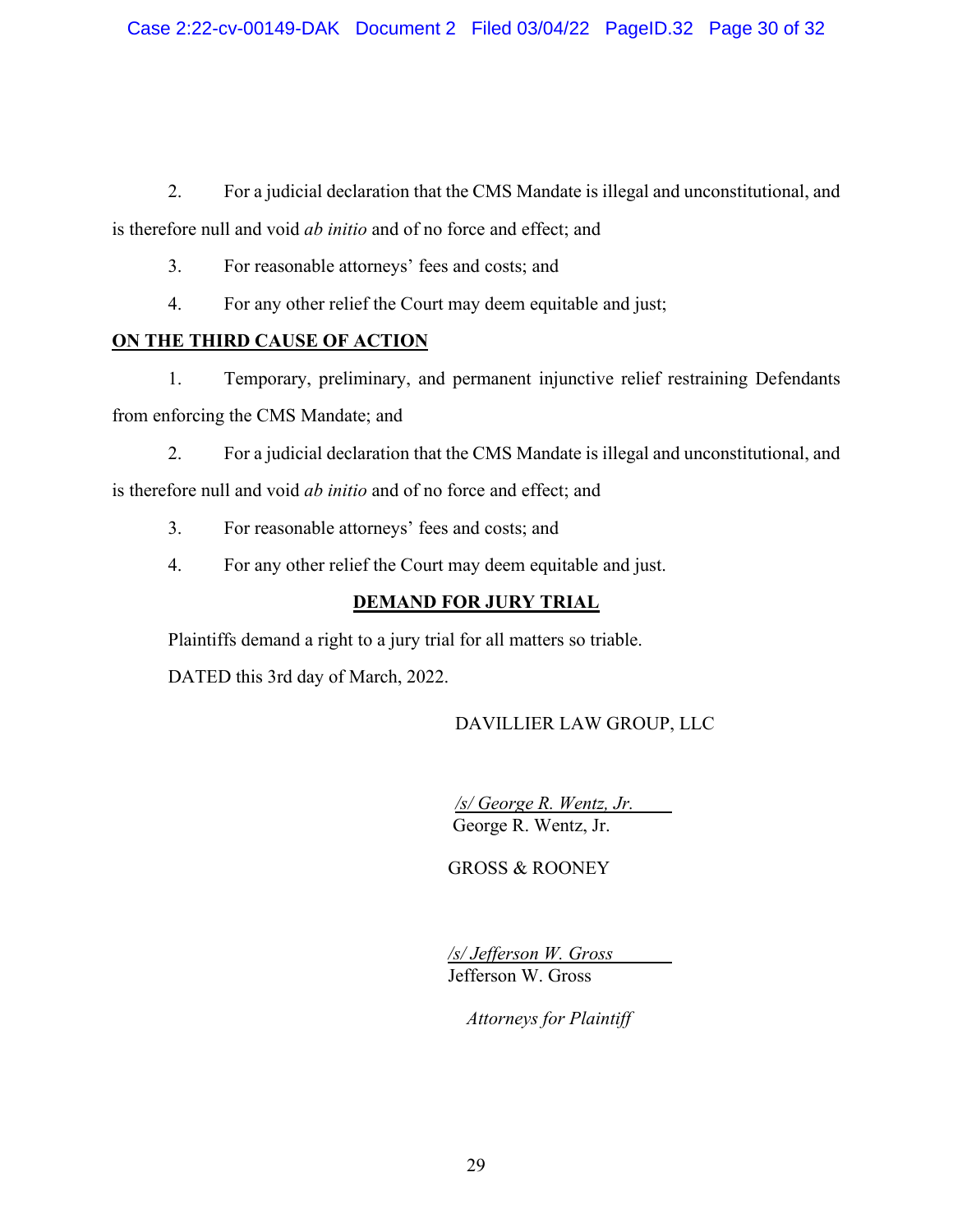| <b>EXHIBIT</b> | <b>DESCRIPTION</b>                                                                                                                                                                                                   |
|----------------|----------------------------------------------------------------------------------------------------------------------------------------------------------------------------------------------------------------------|
| A              | Footnote 1a: Fully Vaccinated People Who Get a CoVID-19 Breakthrough<br>Infection Transmit the Virus, CDC Chief Says                                                                                                 |
| $\bf{B}$       | Footnote 1b: Outbreak of SARS-CoV-2 Infections, Including COVID-19<br>Vaccine Breakthrough Infections, Associated with Large Public Gatherings -<br>Barnstable County, Massachusetts, July 2021                      |
| $\mathcal{C}$  | Footnote 3: Immunization: The Basics (archived version), CENTERS FOR<br><b>DISEASE CONTROL AND PREVENTION</b>                                                                                                        |
| D              | Footnote 11: Dr. Fauci on CDC mask guidelines: 'We are dealing with a<br>different virus now'                                                                                                                        |
| E              | Footnote 12: Top WHO scientist says vaccinated travelers should still<br>quarantine, citing lack of evidence that COVID-19 vaccines prevent<br>transmission                                                          |
| ${\bf F}$      | Footnote 13: Moderna boss says COVID-19 vaccine not proven to stop spread<br>of virus                                                                                                                                |
| G              | Footnote 14: Delta variant has wrecked hopes of herd immunity, warn<br>scientists                                                                                                                                    |
| H              | Footnote 15: The beauty of vaccines and natural immunity, SMERCONISH<br><b>NEWSLETTER</b>                                                                                                                            |
| I              | Footnote 16: Nosocomial outbreak caused by the SARS-CoV-2 Delta<br>variant in a highly vaccinated population, Israel, July 2021. EURO<br><b>SURVEILL. 2021;26(39)</b>                                                |
|                | Footnote 17: Who Are These COVID-19 Vaccine Skeptics and What Do They Believe?                                                                                                                                       |
| K              | Footnote 18: Oxford Scientist: "It's Illogical and Unethical to Force Jab on NHS Staff:                                                                                                                              |
| L              | Footnote 20: "An observational study of breakthrough SARS-CoV-2 Delta variant<br>infections among vaccinated healthcare workers in Vietnam"                                                                          |
| M              | Footnote 22: "Interim Public Health Recommendations for Fully Vaccinated Peopled"                                                                                                                                    |
| N              | Footnote 23: "Moderna's chief medical officer says that vaccine trial results only show<br>that they prevent people from getting sick - not necessarily that recipients won't will be<br>able to transmit the virus" |